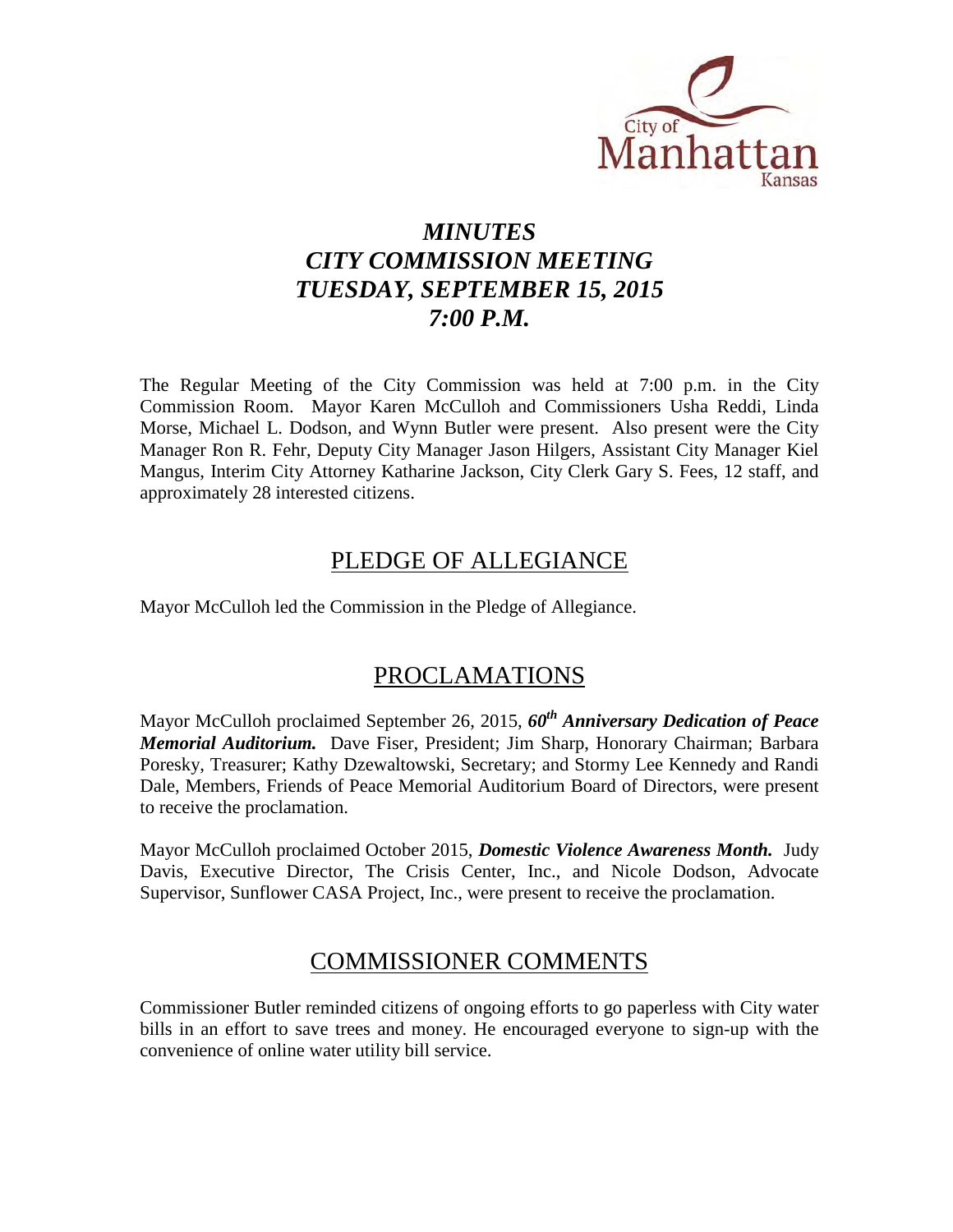## COMMISSIONER COMMENTS *(CONTINUED)*

Commissioner Morse reminded citizens to attend the Sunflower Fair in Salina on September 22, 2015, at the Bicentennial Center. She stated that the Sunflower Fair is sponsored by the North Central Flint Hills Area Agency on Aging and includes workshops, exhibitors and speakers. She also stated that Randi Dale was selected from Riley County to be recognized and encouraged those interested to attend the Fair.

Commissioner Dodson mentioned the League of Women Voters of Manhattan/Riley County event held on Saturday, September 12, 2015, and encouraged groups to sponsor these type of events and appreciated questions and comments from citizens.

Commissioner Reddi highlighted recent events in Manhattan and the area including the Maker Faire in Aggieville, the Color Run near Bill Snyder Family Stadium and the Kansas State Fair. She encouraged the community to join the Wonder Workshop, 506 S. 4th Street, on Friday, September 18, 2015, at 7:00 p.m., for 10 billion beats for global healing and to participate in this event.

Mayor McCulloh stated the Flint Hills Discovery Center hosted a Family Free Day on September 13, 2015, that was well attended. She informed the community that there would be a Flint Hills Masters Lunch and Lecture with Matthew Richter, Flint Hills Master Artist, and Jay Nelson, owner of Strecker-Nelson Gallery and exhibition curator, on September 19, 2015, from 12:00 (noon) to 1:30 p.m., at the Flint Hills Discovery Center and then an opportunity to take a guided native plant walk tour after the lunch for an additional fee.

## CONSENT AGENDA

(\* denotes those items discussed)

#### **MINUTES**

The Commission approved the minutes of the Regular City Commission Meeting held Tuesday, September 1, 2015.

#### **CLAIMS REGISTER NO. 2800**

The Commission approved Claims Register No. 2800 authorizing and approving the payment of claims from August 26, 2015, to September 8, 2015, in the amount of \$4,566,489.94.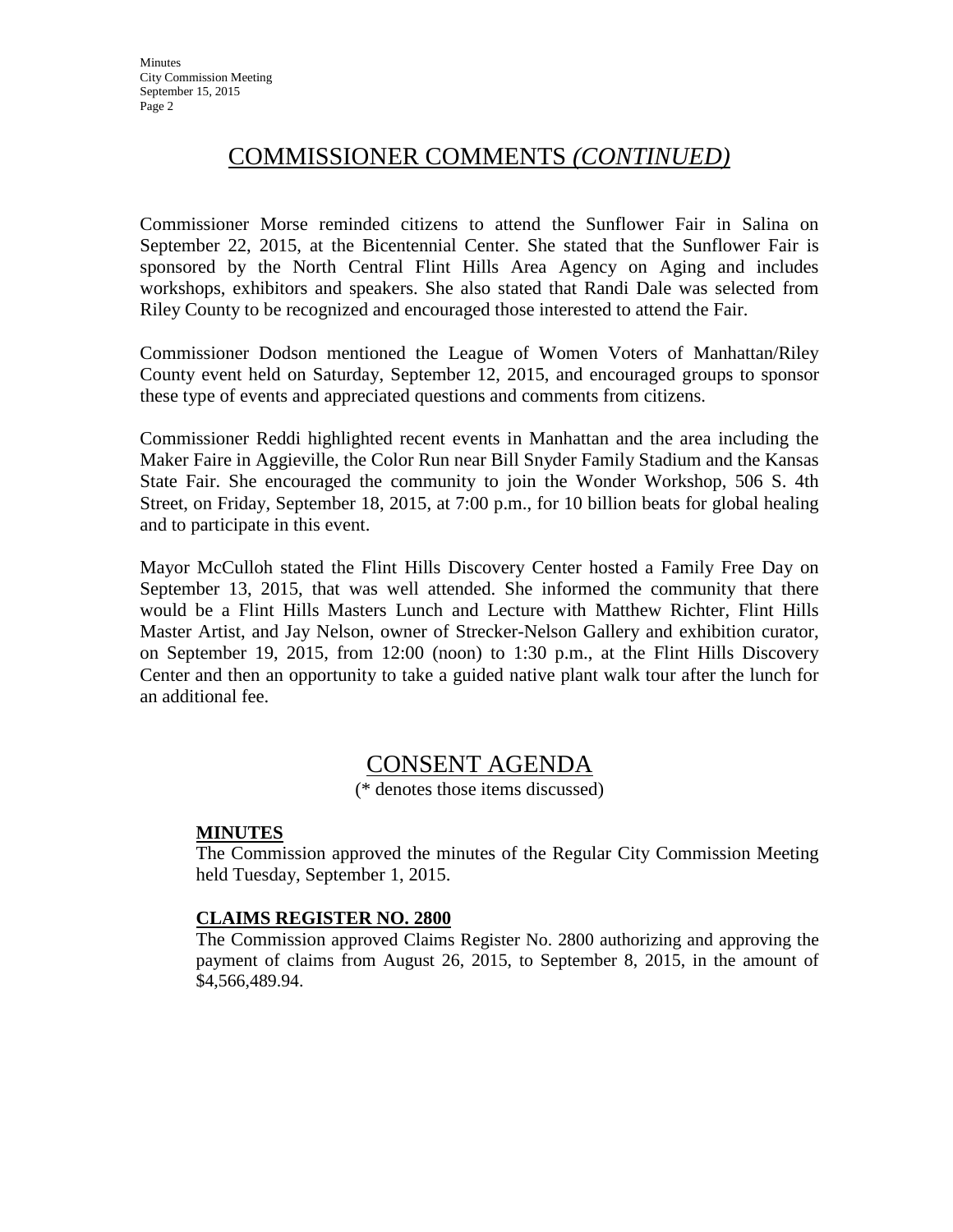#### **ORDINANCE NO. 7164 - UPZONE - ELAINE DRIVE**

The Commission approved Ordinance No. 7164 rezoning 35 lots, generally located along the north side of Todd Road and along both sides of Elaine Drive, from R-1, Single-Family Residential District; R-2, Two-Family Residential District; and R-2/UO, Two-Family Residential District with University Overlay District; to R-3, Multiple-Family Residential District and R-3/UO, Multiple-Family Residential District with University Overlay District, based on the findings in the Staff Report *(See Attachment No. 1)* and the recommendation of the Planning Board.

#### **ORDINANCE NO. 7165 – UPZONE – 1800 BLOCK OF HUNTING AVENUE**

The Commission approved Ordinance No. 7165 rezoning 22 lots, generally located along both sides of the 1800 block of Hunting Avenue including 826 Sunset Avenue and 1855 Hunting Avenue and the Western Resources Substation, based on the findings in the Staff Report *(See Attachment No. 2)* and the recommendation of the Planning Board.

#### **ORDINANCE NO. 7166 – AMEND – LOT 4, HERITAGE SQUARE SOUTH, UNIT FOUR, COMMERCIAL PLANNED UNIT DEVELOPMENT**

The Commission approved Ordinance No. 7166 amending Ordinance Nos. 6607, 7062, and 7139 and the Preliminary Development Plan for Lot 4, Heritage Square South, Unit Four, Commercial Planned Unit Development, generally located southeast of the intersection of South Port Drive and US-24 Highway, to be known as the Final Development Plan of Midland Exteriors, Lot 4, Heritage Square South, Unit Four, Commercial Planned Unit Development, based on the findings in the Staff Report *(See Attachment No. 3)*.

#### **ORDINANCE NO. 7167 – REASSESS SPECIALS – ABBOTT'S LANDING PUD**

The Commission approved Ordinance No. 7167 authorizing the reassessment and/or re-levy of certain special assessments applicable to the Abbott's Landing Planned Unit Development Final Plat and the Abbott's Landing, Unit Two, Addition and amending and supplementing Ordinance No. 7013.

#### **AGREEMENT – REASSESS SPECIALS – ABBOTT'S LANDING PUD**

The Commission authorized the Mayor and City Clerk to execute an Agreement for the Reassessment of Special Assessments and Waiver of Assessment Proceedings for the Abbott's Landing PUD Final Plat and Abbott's Landing, Unit Two, Addition.

#### **CHANGE ORDER NO. 2-FINAL - WILDCAT CREEK LIFT STATION, PHASE II (SS1211, CIP #WW016P)**

The Commission approved Change Order No. 2-Final in the amount of \$30,274.70 to the contract with Walters-Morgan Construction Inc., of Manhattan, Kansas, for the Wildcat Creek Lift Station, Phase II, Improvements (SS1211, CIP# WW016P) project.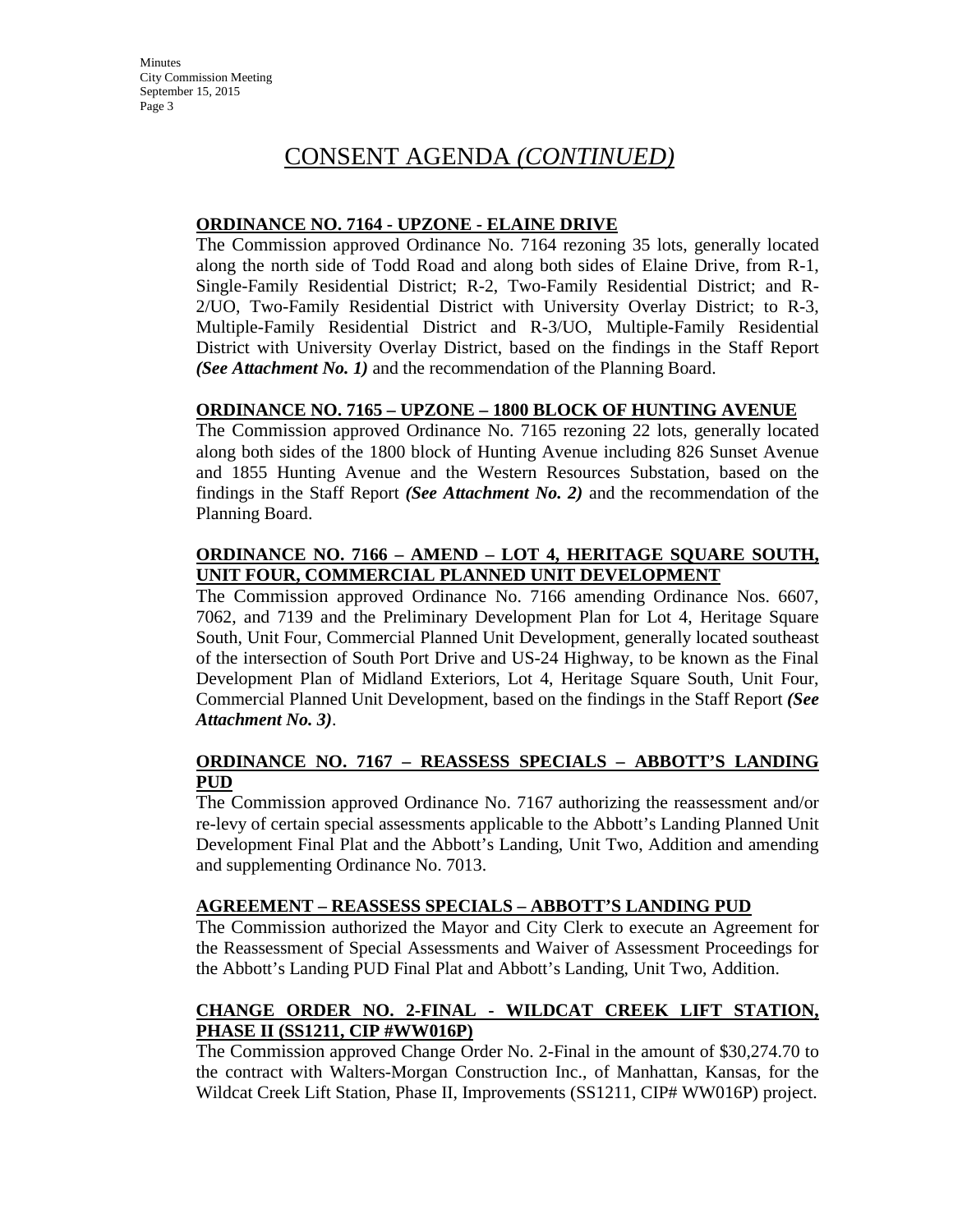#### **REJECT BIDS – LEE MILL HEIGHTS, UNIT 10 – SANITARY SEWER (SS1512), WATER (WA1512), AND STREET (ST1509) IMPROVEMENTS**

The Commission accepted the Engineer's Opinion of Probable Cost in the amount of \$474,800.00; rejected the only bid submitted by Larson Construction, of Manhattan, Kansas, in the amount of \$590,704.80, exceeding the Engineer's Opinion of Probable Cost; and authorized City Administration to rebid Lee Mill Heights, Unit 10, Sanitary Sewer (SS1512), Water (WA1512), and Street (ST1509) Improvements project at a later date.

#### **REJECT BIDS - 1500 BLOCK ALLEY BETWEEN HOUSTON STREET AND PIERRE STREET IMPROVEMENTS (ST1504)**

The Commission accepted the Engineer's Opinion of Probable Cost in the amount of \$58,000.00; rejected all bids as they exceeded the Engineer's Opinion of Probable Cost; and authorized City Administration to rebid the 1500 Block Alley between Houston Street and Pierre Street Improvement project (ST1504) at a later date.

#### **\* AWARD CONTRACT – BLUE EARTH PLAZA ELECTRICAL UPGRADES (PR1501)**

Commissioner Butler provided additional information on the item. He encouraged those interested in contributing to the holiday lighting event in the Blue Earth Plaza to contact the Manhattan Community Foundation and contribute to the Whoville fund account.

The Commission accepted the Engineer's Opinion of Probable Cost in the amount of \$30,000.00, and awarded and authorized the Mayor and City Clerk to execute a construction contract in the amount of \$22,544.00 to Heineken Electric Company, of Manhattan, Kansas, for the Blue Earth Plaza Electrical Upgrades project (PR1501).

#### **AWARD CONTRACT – CITY PARK POOL PARKING LOT (CP1501) AND NORTH PARKING LOT (CIP #CU0289)**

The Commission accepted the Engineer's Opinion of Probable Cost in the amount of \$1,106,568.25 for the base bid and \$63,371.00 for Alternates A1 (Bleacher Area), A2 (Plantings), and A3 (Light Pole Enhancements), for a total amount of \$1,170,091.25, and awarded and authorized the Mayor and City Clerk to execute a construction contract in the amount of \$1,010,820.84 for the base bid and \$47,765.00 for Alternates A1, A2, and A3, for a total construction amount of \$1,058,585.84 to Kolde Construction, of St. Marys, Kansas, for the City Park Pool Parking Lot (CP1501) and North City Park Road Parking Improvements (CIP #CU028P).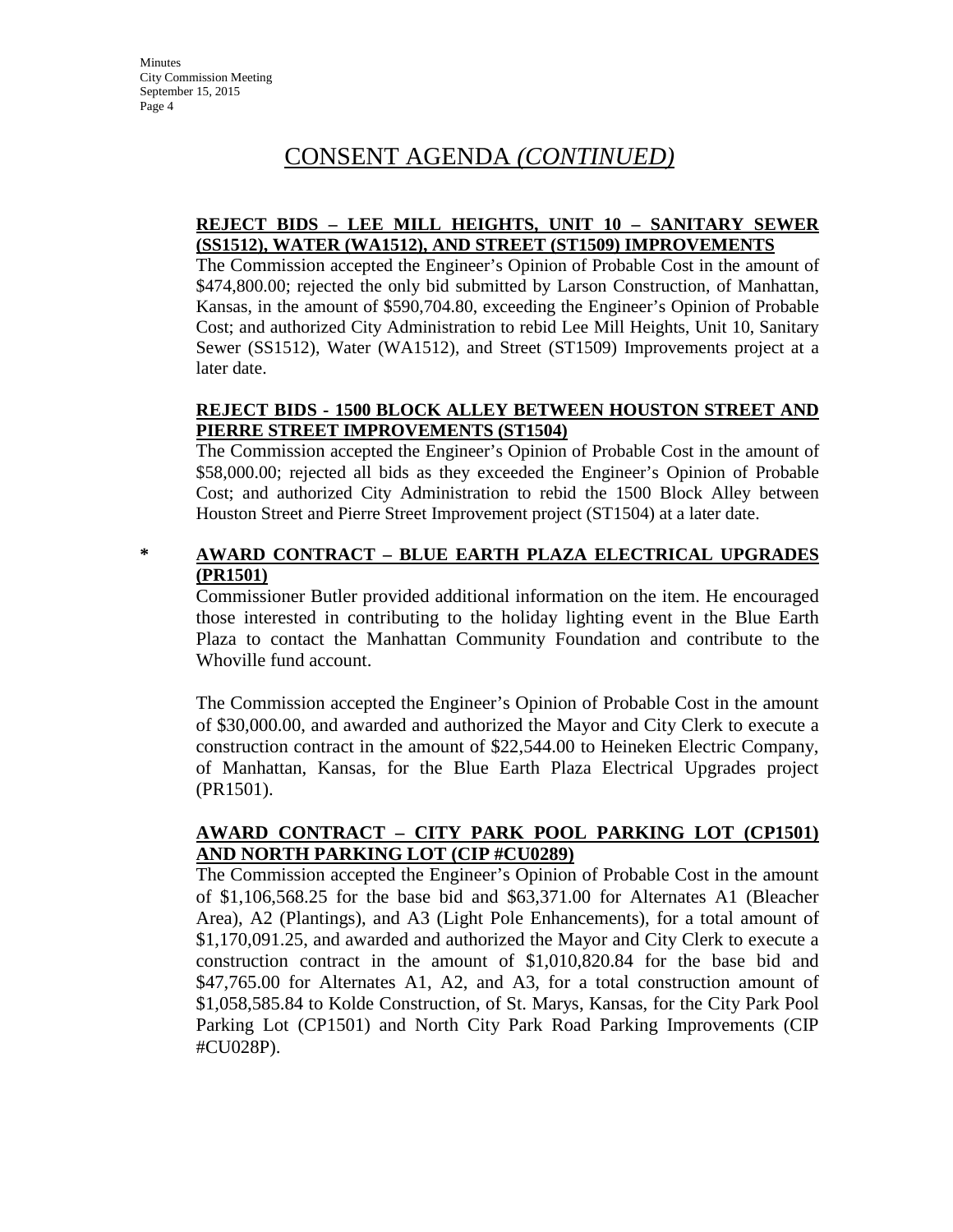#### **AGREEMENT – CONSTRUCTION ADMINISTRATION SERVICES - CITY PARK POOL PARKING LOT (CP1501) AND NORTH PARKING LOT (CIP #CU0289)**

The Commission authorized the Mayor and City Clerk to execute an agreement for construction administration services in the amount of \$31,578.00 with SMH Consultants, of Manhattan, Kansas, for the City Park Pool Parking Lot (CP1501) and North City Park Road Parking Improvements (CIP #CU028P).

#### **\* SUPPLEMENTAL AGREEMENT NO. 3 – K-18 AND K-113 INTERCHANGE IMPROVEMENTS (ST1214)**

Commissioner Butler stated that he had reservations regarding this project based on the current maintenance priorities with the public streets, the use of older traffic count data, and the funds available and priorities with the Kansas Department of Transportation (KDOT). He asked that the item be tabled until the next legislative City Commission meeting.

Mayor McCulloh asked about the project timing and the considerations regarding more current traffic counts.

Ron Fehr, City Manager, responded to questions from the Commission regarding the project and the timeline, and discussed the grant program for funding with KDOT. He suggested that the item be moved to the end of the General Agenda for further discussion.

Rob Ott, Director of Public Works, provided additional information on the timeline and grant considerations with KDOT.

This item was moved to the end of the General Agenda.

## **\* CONTRACT AMENDMENT NO. 1 - ENGINEERING SERVICES - K-18 AND K-113 INTERCHANGE IMPROVEMENTS (ST1214)**

This item was moved to the end of the General Agenda.

#### **BOARD APPOINTMENTS**

The Commission approved appointments by Mayor McCulloh to various boards and committees of the City.

#### *Bicycle and Pedestrian Advisory Committee*

Re-appointment of Brian Hardeman, 1822 Laramie Street, to a three-year Business term. Mr. Hardeman's term will begin November 1, 2015, and will expire October 31, 2018.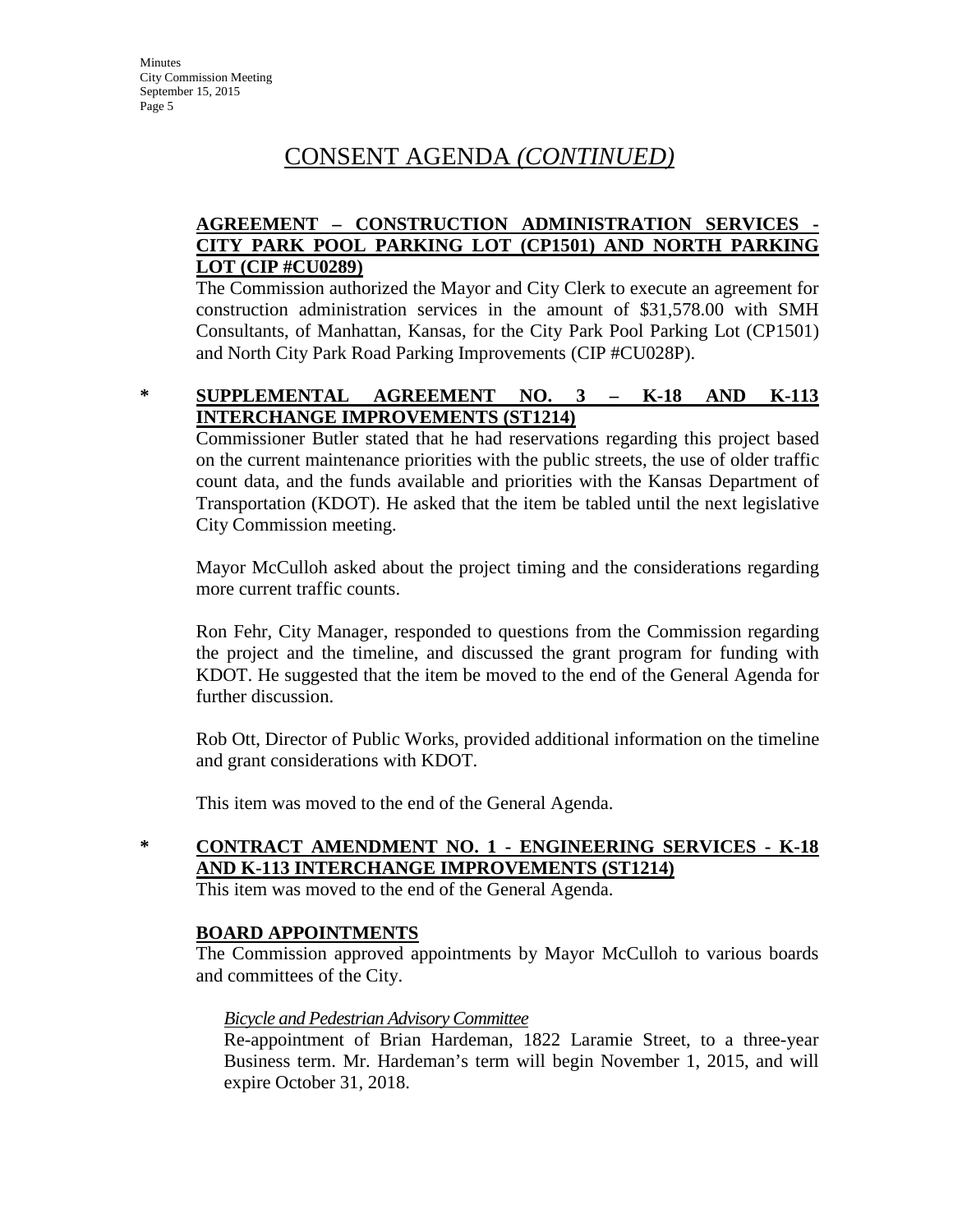#### **BOARD APPOINTMENTS** *(CONTINUED)*

Appointment of Brent Chambelain, 1716 Poyntz Avenue, to a three-year At-Large term. Mr. Chambelain's term will begin November 1, 2015, and will expire October 31, 2018.

#### *Housing Appeals Board*

Re-appointment of Allyn Weddle, 2617 Marion Avenue, to a three-year term. Mr. Weddle's term begins immediately, and will expire June 30, 2018.

After further discussion and comments from the Commission, Commissioner Morse moved to approve the consent agenda, with the exception of Item L, SUPPLEMENTAL AGREEMENT NO. 3 and CONTRACT AMENDMENT NO. 1 – ENGINEERING SERVICES – K-18 AND K-113 INTERCHANGE IMPROVEMENTS (ST1214), which was moved to the end of the General Agenda. Commissioner Reddi seconded the motion. On a roll call vote, motion carried 5-0.

## GENERAL AGENDA

#### **FIRST READING - INCREASE - STORMWATER RATES**

Rob Ott, Director of Public Works, presented an overview of the item. He highlighted background information on the stormwater program; reviewed the Cost of Services recommendations; provided an overview of existing debt service projects; discussed the current Downtown Watershed Study; and referenced future projects that have been identified. He then responded to questions from the Commission regarding future plans for stormwater rates, future and past projects, the process available for property owners to discuss the amount being charged for a specific property, and provided additional information on the Stormwater Fund projections.

Ron Fehr, City Manager, provided additional information on the Capital Improvements Program, stormwater rates, and debt service policy to retire stormwater projects.

Bernie Hayen, Director of Finance, and Hillary Badger, Assistant Director of Finance, provided information on the Stormwater Fund revenues and fund balances.

Mayor McCulloh opened the public comments.

Hearing no comments, Mayor McCulloh closed the public comments.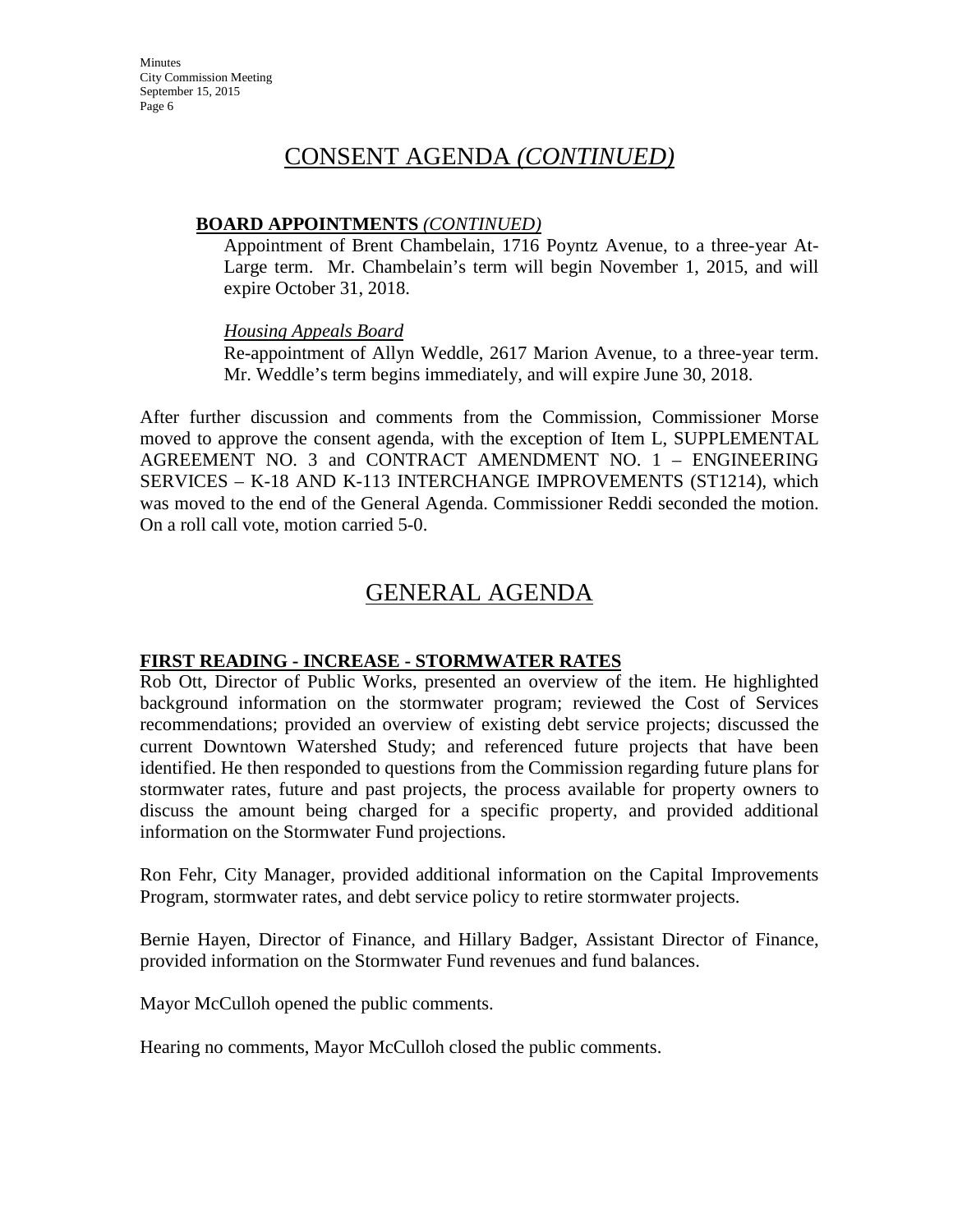# GENERAL AGENDA (*CONTINUED*)

#### **FIRST READING – INCREASE - STORMWATER RATES**

After discussion and comments from the Commission, Commissioner Reddi moved to approve first reading of a Charter Ordinance increasing stormwater rates effective January 1, 2016. Commissioner Morse seconded the motion. On a roll call vote, motion carried 5- 0.

#### **2014 ANNUAL ECONOMIC DEVELOPMENT REPORT**

Hillary Badger, Assistant Finance Director, introduced the item.

Courtney Kramer, Financial Analyst, presented the 2014 annual Economic Development Report. She highlighted an overview of the Fund history; the Economic Development Report highlights; the Economic Development Fund forecast; the summary of all Economic Development sales taxes; and the accountability reports for Continental Mills, Farrar Corporation, GTM Sportswear, The Kansas Entrepreneurial Center, Manhattan Holdings, LLC, CivicPlus, Flint Hills Beverage, Kansas State University Institute for Commercialization, Manhattan Area Technical College, Meadowlark Hills, Tallgrass Brewing Company, the National Bio and Agro-Defense Facility (NBAF); and infrastructure projects for the K-18 Airport interchange, the North Manhattan Avenue Corridor, and the future amount committed and the future amount available in the Fund. She then responded to questions from the Commission regarding compliance with the Manhattan Area Technical College, provided additional information on infrastructure projects, and stated the future amount committed for infrastructure is \$5.7 million and the future amount available for infrastructure is \$1.1 million.

Ron Fehr, City Manager, responded to questions from the Commission and provided additional information regarding additional improvements anticipated at Kimball Avenue and Denison Avenue. He also provided an update on the North Manhattan improvements and discussed considerations with NBAF.

Hillary Badger, Assistant Finance Director, responded to questions from the Commission regarding sales tax projections, return on public investment, and the Fund balance forecast.

Courtney Kramer, Financial Analyst, and Hillary Badger, Assistant Finance Director, informed the Commission that a summary and a copy of the entire 2014 Economic Development Annual Report is available on the City's website.

Ron Fehr, City Manager, provided additional information on the Economic Development Report. He expressed his appreciation to Hillary Badger, Courtney Kramer and to all the businesses that provided updated annual report information and acknowledged those companies that have expanded their business operations in Manhattan.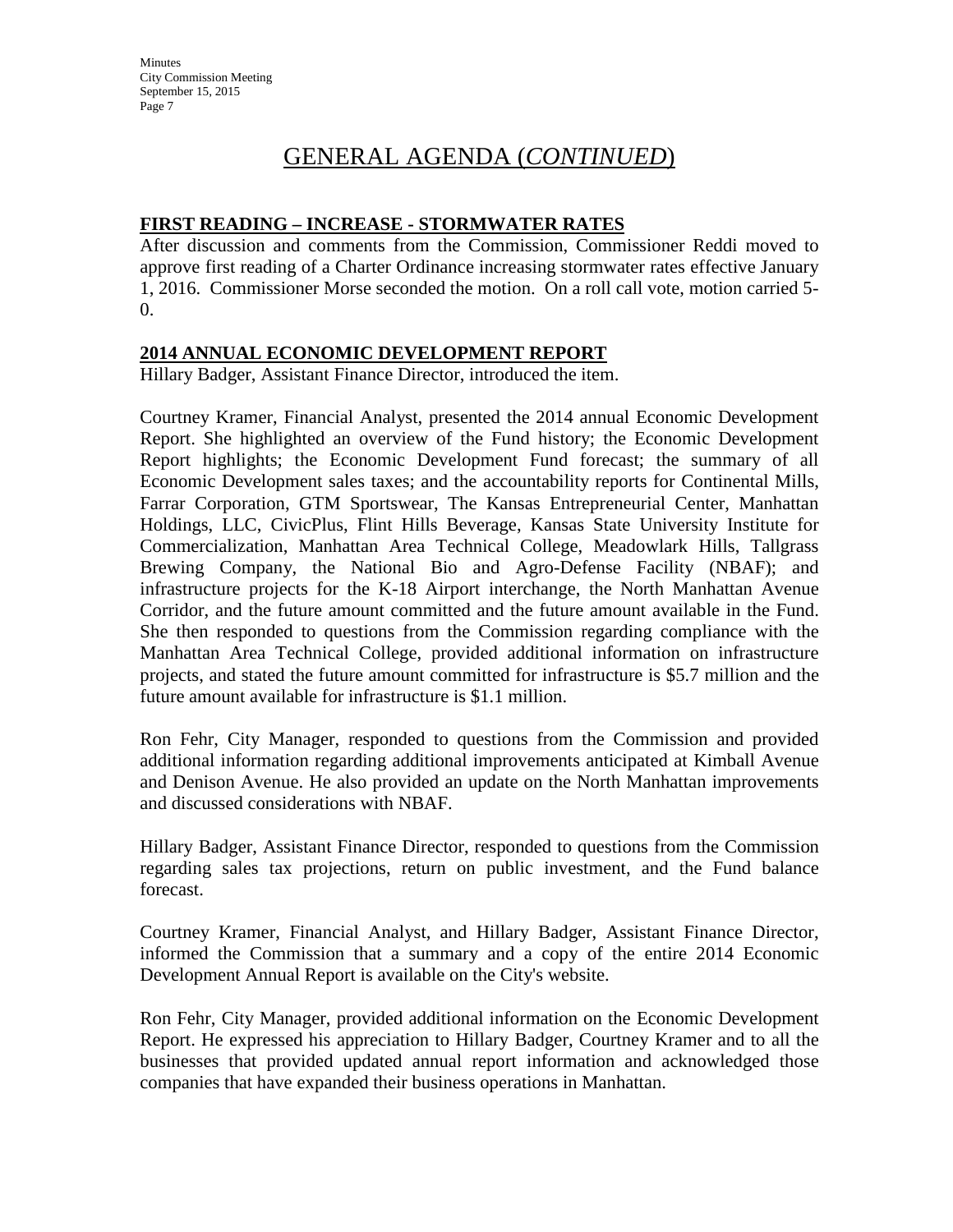# GENERAL AGENDA (*CONTINUED*)

#### **2014 ANNUAL ECONOMIC DEVELOPMENT REPORT** *(CONTINUED)*

Mayor McCulloh opened the public comments.

Hearing no comments, Mayor McCulloh closed the public comments.

As this was a discussion item, there was no formal action taken by the City Commission.

#### **DISCUSSION - WATER TREATMENT PLANT CLEARWELL AND PUMP STATION IMPROVEMENTS PROJECT (WA1403, CIP #WA015P)**

Rob Ott, Director of Public Works, acknowledged Abdu Durar, Environmental Compliance Manager, for reaching his 20-year milestone working for the City. He then introduced the item and stated that this was a discussion item; however, City staff wanted to provide an update and seek direction from the City Commission.

Randy DeWitt, Assistant Director of Public Works for Water and Wastewater, presented the project background. He stated that the primary project objectives are to increase the clearwell capacity; replace the low-service pump station; eliminate the medium voltage sub-station; and provide electrical redundancy and an emergency back-up generator.

Rob Ott, Director of Public Works, responded to questions from the Commission regarding the need for a backup generator and informed the Commission of their recent experience with an electrical power outage. He stated that a back-up generator would take two to three days to arrive from another state, such as Louisiana or Tennessee, if Westar could not correct the issue in a timely manner.

Randy DeWitt, Assistant Director of Public Works for Water and Wastewater, presented the secondary project considerations that included reducing flooding in the basement; providing modifications to the chemical application; eliminating the transfer pump station; eliminating the east clearwell; providing a new high service pump station; and eliminating the west clearwell. He also presented several alternatives for the project.

Garrett Sheehan, Carollo Engineers, Project Engineer, provided a broad overview of the primary and secondary objectives that were identified. He also presented the alternatives and objective accomplishments diagram with the proposed construction costs. He then responded to questions from the Commission regarding identified costs associated with each alternative.

Randy DeWitt, Assistant Director of Public Works for Water and Wastewater, discussed the original project scope and the Water Treatment Plant capacity levels.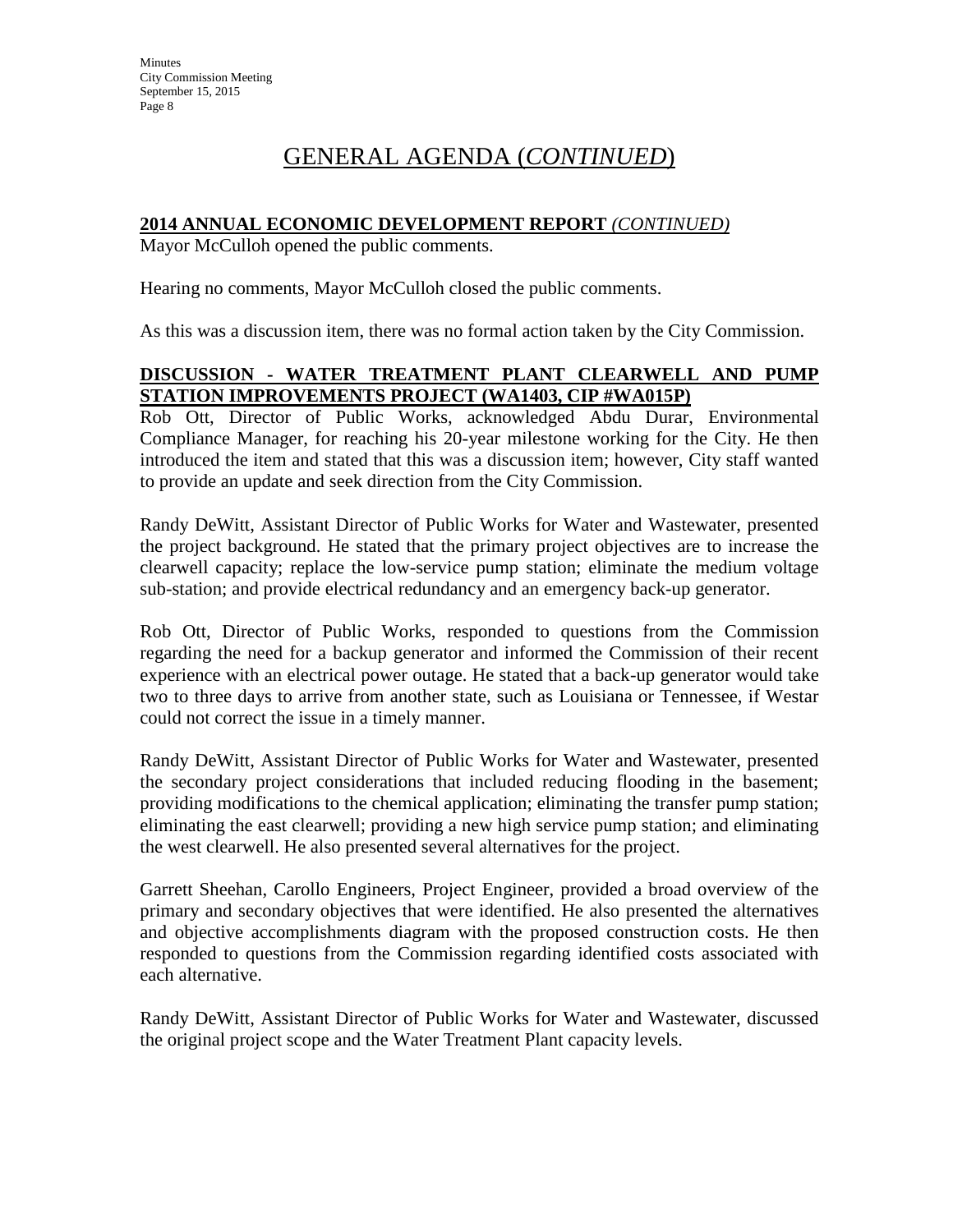## GENERAL AGENDA (*CONTINUED*)

#### **DISCUSSION - WATER TREATMENT PLANT CLEARWELL AND PUMP STATION IMPROVEMENTS PROJECT (WA1403, CIP #WA015P)** *(CONTINUED)*

Garrett Sheehan, Carollo Engineers, Project Engineer, presented additional information on the list of alternative projects and primary project objectives. He then responded to questions from the Commission regarding potential water conservation practices, water capacity levels and clearwell storage considerations at the Water Treatment Plant.

Ron Fehr, City Manager, responded to questions from the Commission about the current and potential water capacity at the Water Treatment Plant. He also discussed future considerations to expand the existing Plant or the potential need to build another facility.

Garrett Sheehan, Carollo Engineers, Project Engineer, responded to additional questions from the Commission and highlighted the intermediate improvements that are needed, proposed construction costs and facility priorities. He stated that a back-up generator and electrical improvements at the facility are critical components.

Randy DeWitt, Assistant Director of Public Works for Water and Wastewater, provided a summary of the suggested priorities. He then responded to questions from the Commission regarding the alternatives, priorities and potential construction costs.

Ron Fehr, City Manager, responded to questions from the Commission about water rates and the desire to keep the rates at level increases. He also provided clarification of the proposed project items being considered.

Randy DeWitt, Assistant Director of Public Works for Water and Wastewater, provided information on the growth experienced in the community, the additional demand for water currently and in the future, and highlighted the probable timeline for the project. He provided additional information on the project funding and the availability to utilize a 20 year loan from the Kansas Department of Health and Environment Kansas Public Water Supply Loan Fund.

After additional discussion and comments from the Commission, Randy DeWitt, Assistant Director of Public Works for Water and Wastewater, clarified the options that were identified to be the most important. He informed the Commission that the next steps will be to continue to work with Carollo Engineers to finalize the alternatives evaluation report and to develop and negotiate an additional scope and fee for the final design phase services for the project and to bring the item back to the City Commission for approval.

Ron Fehr, City Manager, provided additional information on the item and responded to questions from the Commission.

As this was a discussion item, there was no formal action taken by the City Commission.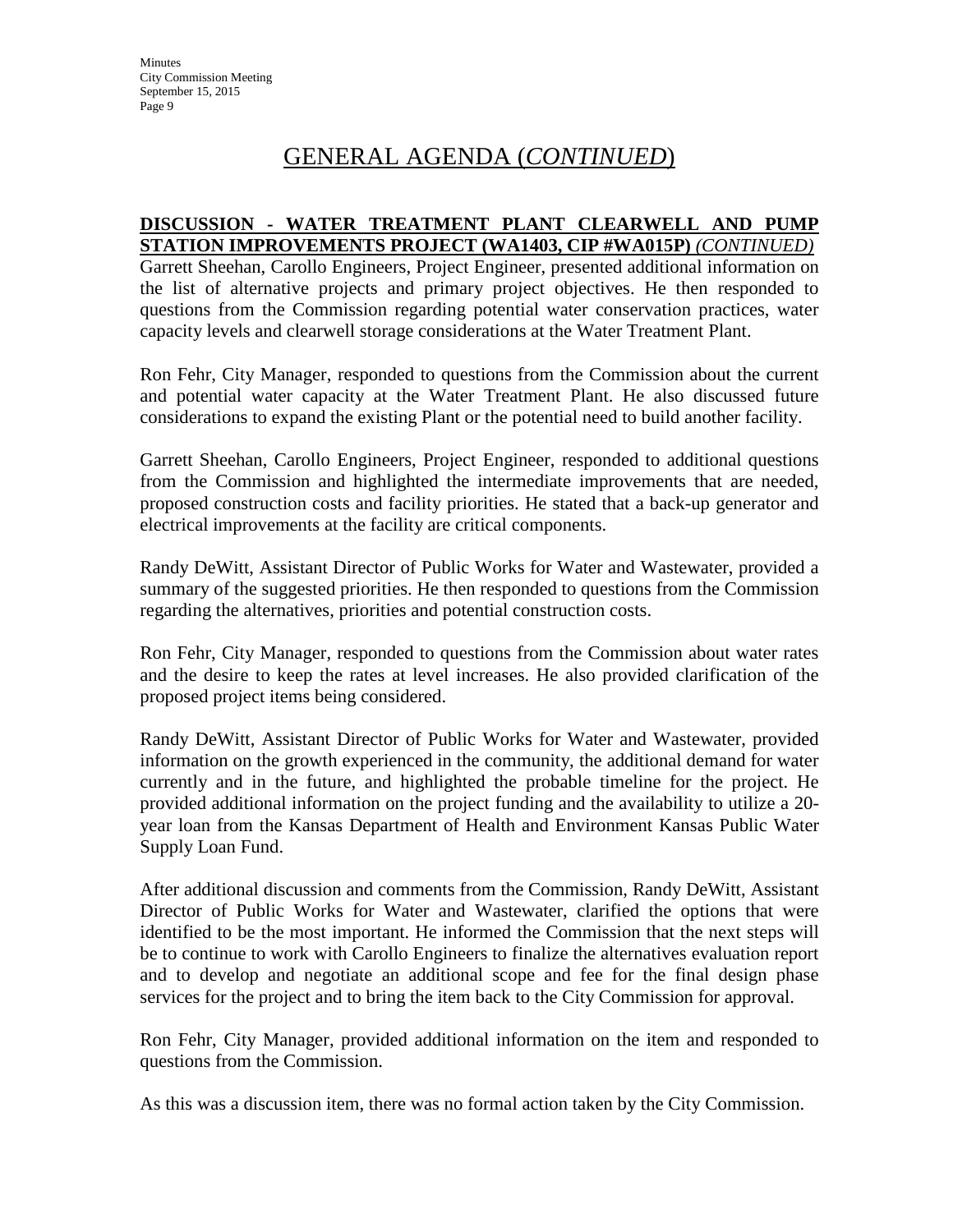At 9:45 p.m., The City Commission took a brief recess.

## *ITEM REMOVED FROM CONSENT AGENDA*

#### **SUPPLEMENTAL AGREEMENT NO. 3 - K-18 AND K-113 INTERCHANGE IMPROVEMENTS** (ST1214) and **CONTRACT** AMENDMENT NO. 1 **ENGINEERING SERVICES - K-18 AND K-113 INTERCHANGE IMPROVEMENTS (ST1214)**

Rob Ott, Director of Public Works, presented a project overview on the award of a Kansas Department of Transportation (KDOT) geometric improvement grant for this project. He also highlighted previous presentations, outlined prior public involvement and comments received, and discussed alternatives and options for the Commission.

Chuck Bartlett, Alfred Benesch & Company, provided information on the alternatives that were evaluated for this intersection and the process that has occurred to-date.

Rob Ott, Director of Public Works, provided additional information on the item and stated that the recommendation is a diverging diamond interchange. He responded to questions from the Commission regarding the coordination with and participation from KDOT. He stated that the project is tentatively scheduled to start in 2017. He informed the Commission that he would not recommend the City proceed forward with the project if there is exposure above \$3 million and stated that the City will know that at the time the bids are received and reviewed what the project will cost.

Ron Fehr, City Manager, responded to questions from the Commission regarding the item and clarified the funding commitment from KDOT for this project.

After comments from the Commission, Rob Ott, Director of Public Works, provided additional information on the project. He responded to questions from the Commission about the proposed start and project completion schedule, the accident history with diverging diamonds, the contract fixed quantities and time element, the total proposed costs associated with the project, and the maintenance considerations with a diverging diamond.

Mayor McCulloh opened the public comments.

Hearing no comments, Mayor McCulloh closed the public comments.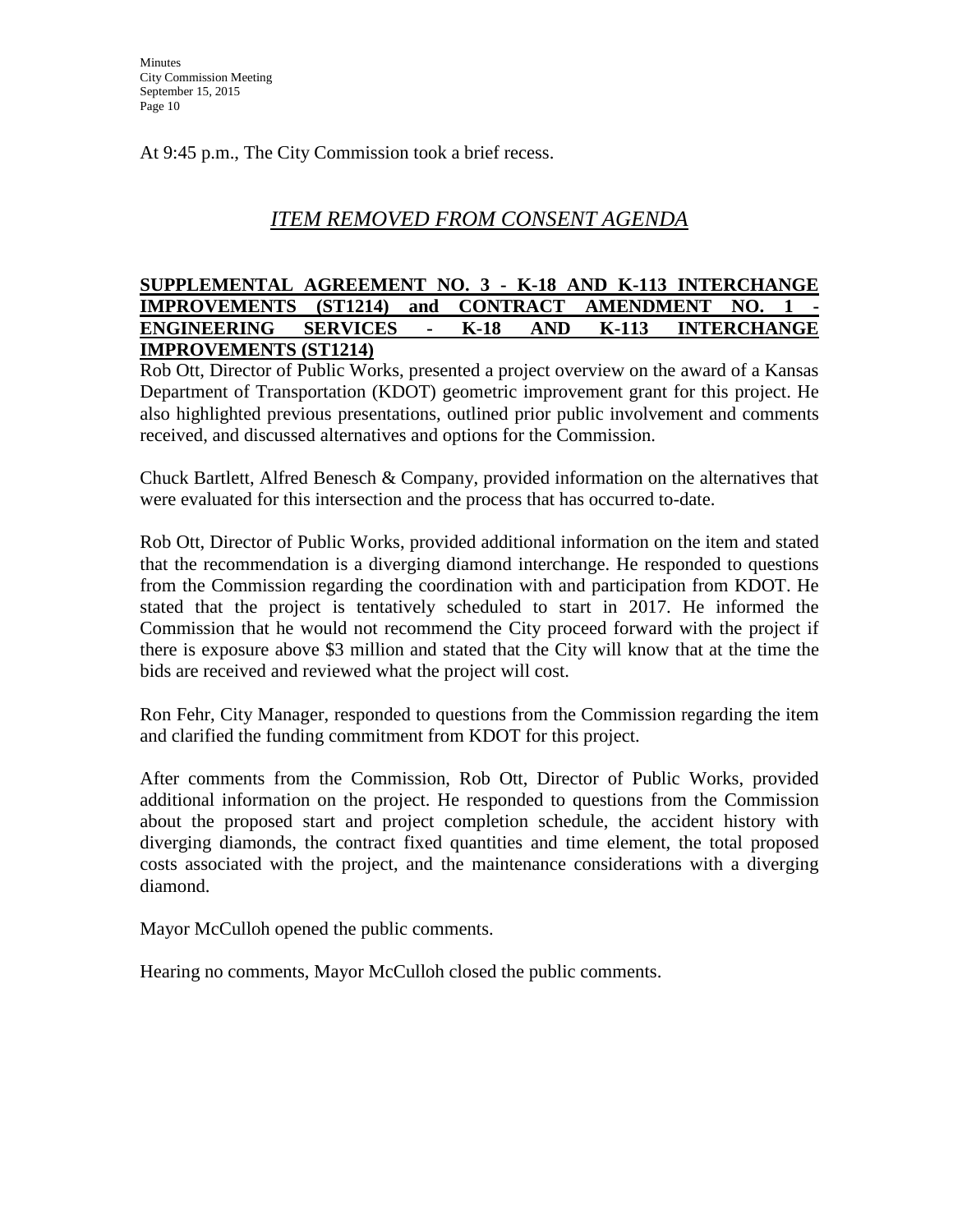Minutes **City Commission Meeting** September 15, 2015 Page 11

## **ITEM REMOVED FROM CONSENT AGENDA (CONTINUED)**

#### SUPPLEMENTAL AGREEMENT NO. 3 - K-18 AND K-113 INTERCHANGE IMPROVEMENTS (ST1214) and **CONTRACT AMENDMENT** NO.  $1 -$ **ENGINEERING SERVICES**  $K-18$ **AND**  $K-113$ **INTERCHANGE**  $\omega$ IMPROVEMENTS (ST1214) (CONTINUED)

After further discussion and comments from the Commission, Commissioner Butler moved to authorize the Mayor and City Clerk to execute Supplemental Agreement No. 3 with KDOT, and authorize City Administration to finalize and the Mayor and City Clerk to execute Contract Amendment No. 1 to the engineering services agreement with Alfred Benesch & Company, of Manhattan, Kansas, in the amount of \$102,070.00 for the K-18/K-113 Interchange Improvements (ST1214) project. Commissioner Dodson seconded the motion. On a roll call vote, motion carried 5-0.

#### **ADJOURNMENT**

At 10:20 p.m., the City Commission adjourned.

MMC, City Clerk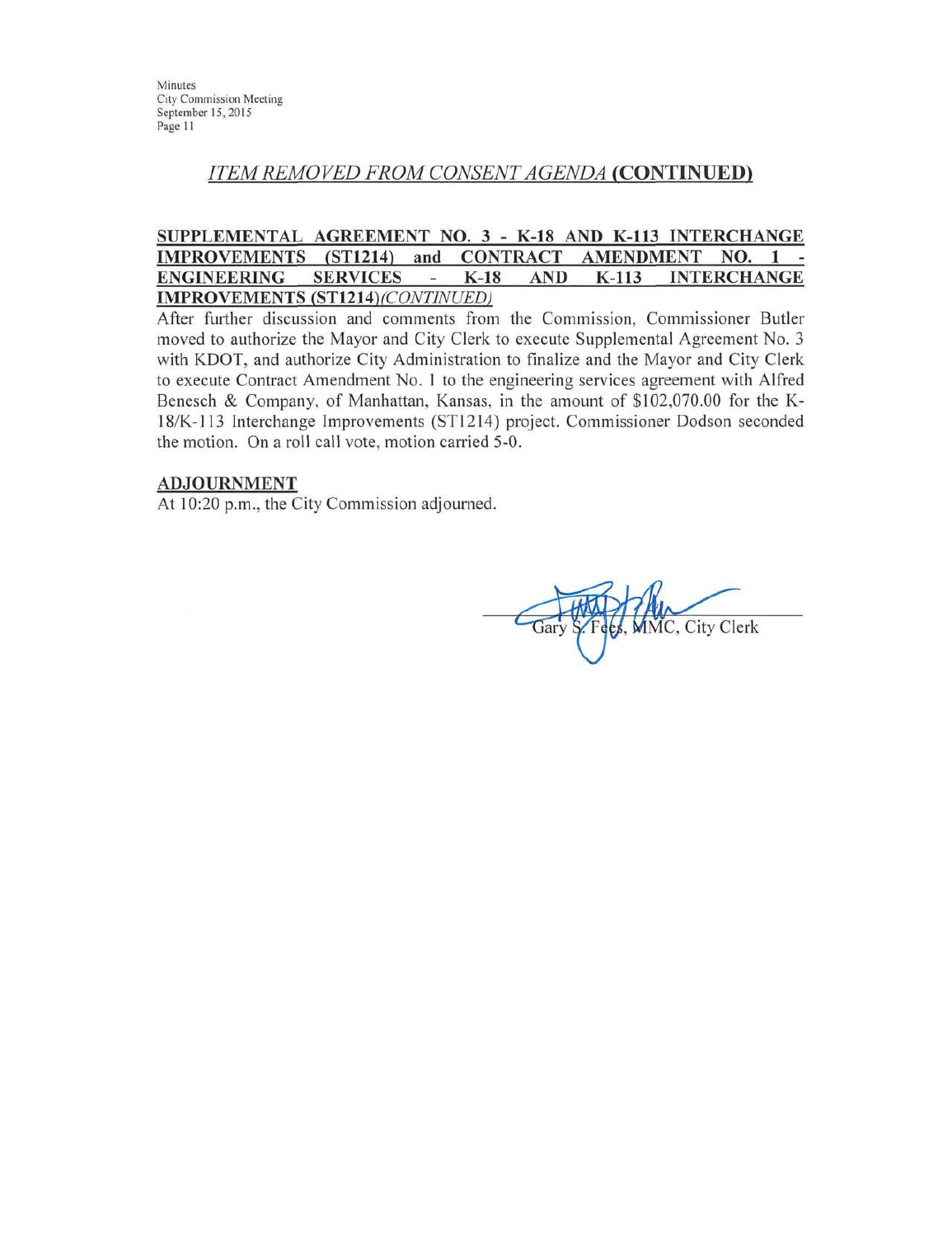#### **STAFF REPORT Elaine Drive – Todd Road Rezoning**

#### **ON AN APPLICATION TO REZONE PROPERTY**

- **FROM:** R-1, Single-Family Residential District, R-2, Two-Family Residential District and R-2/UO, Two-Family Residential District with University Overlay District.
- **TO**: R-3, Multiple-Family Residential District and R-3, Multiple-Family Residential District with University Overlay District.

**APPLICANT/OWNERS:** Manhattan Urban Area Planning Board on behalf of City of Manhattan

**ADDRESS:** 1101 Poyntz Avenue, Manhattan, KS 66502

## **LEGAL DESCRIPTION:**

Tracts of land located in Section 7, Township 10 South, Range 8 East of the Sixth Principal Meridian, in the City of Manhattan, Riley County, Kansas, described as: Lots 1- 21 and Lots 24 - 31 Sunrise View Addition; Lot A Tex Winter Addition #2, and Lots 1 and 2 Tex Winter Addition #3.

**LOCATION:** The rezoning area is generally located northwest of the intersection of Denison Avenue and Todd Road, along the north side of Todd Road and along both sides of Elaine Drive.

**AREA:** The total area of the rezoning site is approximately 7.4 acres.

**DATE OF NEIGHBORHOOD MEETING:** June 11, 2015

**DATE OF PUBLIC NOTICE PUBLICATION:** July 27, 2015

#### **DATE OF PUBLIC HEARING: PLANNING BOARD:** August 17, 2015 **CITY COMMISSION:** September 1, 2015

## **THIRTEEN MATTERS TO BE CONSIDERED WHEN REZONING**

#### **1. EXISTING USE:**

The existing use of the rezone area along Elaine Drive and Todd Road is single and two family homes and the Cats for Christ student center.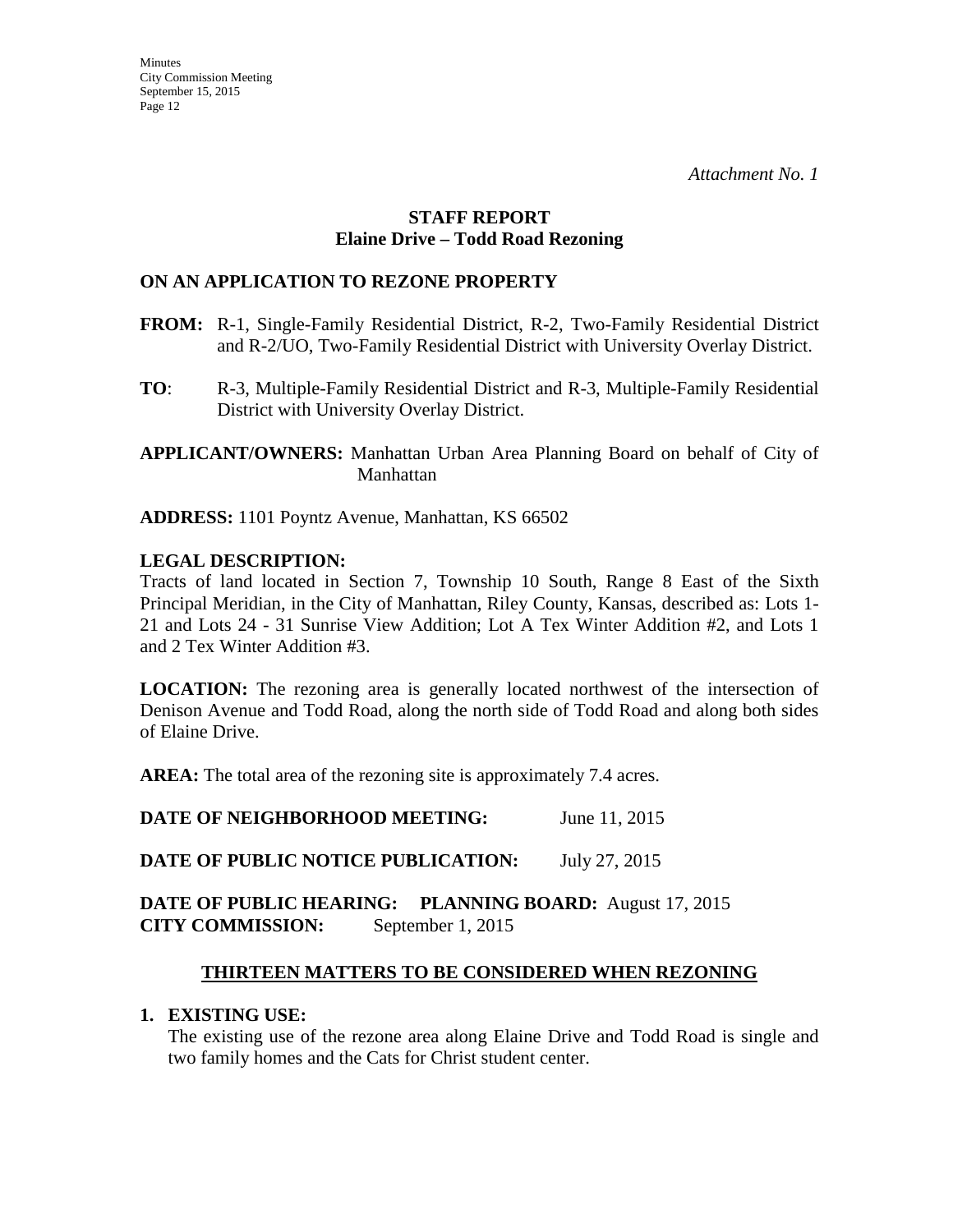**2. PHYSICAL AND ENVIRONMENTAL CHARACTERISTICS:** The rezoning site is generally flat with existing residential structures, open yards, and a few mature trees. The area drains to the street. Off-street parking for the properties is accessed from driveways on the front and side of the structures leading to attached garages from adjacent street curb cuts.

#### **3. SURROUNDING LAND USE AND ZONING:**

- **NORTH:** Two Greek Houses, KSU's Jardine Apartment Complex; R-3 and U, University.
- **SOUTH:** Todd Road; three Sororities, ten multi-family apartment buildings with 112 living units, Church, four commercial buildings consisting of an office building, convenience store and retail/office development; R-3, PUD.
- **EAST:** Denison Avenue; Kansas State University Gardens/Conservatory and main campus; U.
- **WEST:** Single-family homes; R-1.
- **4. GENERAL NEIGHBORHOOD CHARACTER:** The surrounding neighborhood is a mix of single-family and multiple-family dwellings, the majority of which are renter occupied units presumably for KSU students. Also there is one fraternity and four sororities. The Kansas State University main campus is to the east. Denison Avenue, a minor arterial street, runs north and south immediately adjacent to the proposed rezone area. The area is heavily influenced and impacted by the proximity to Kansas State University.
- **5. SUITABILITY OF SITE FOR USES UNDER CURRENT ZONING:** The rezoning site consists of 35 lots from 4,234 square feet to 13,538 square feet in size. All but three lots conform to the minimum lot size requirements for single-family dwellings as allowed in the R-1 zone. The three R-2 lots meet the standards and are allowed uses in the zone.

The UO, University Overlay District is designed to provide for establishment of the types of uses which ordinarily locate close to a University, but which might not be located on University property, such as Greek Houses, offices, laboratories and other facilities for educational, fraternal, professional, religious and research organizations and institutions. The University Overlay District regulations are applied in combination with an underlying residential district, and adds these university related activities as a conditional use, unless it's already allowed by the underlying residential zoning district. The site is suitable for land uses under the existing zoning.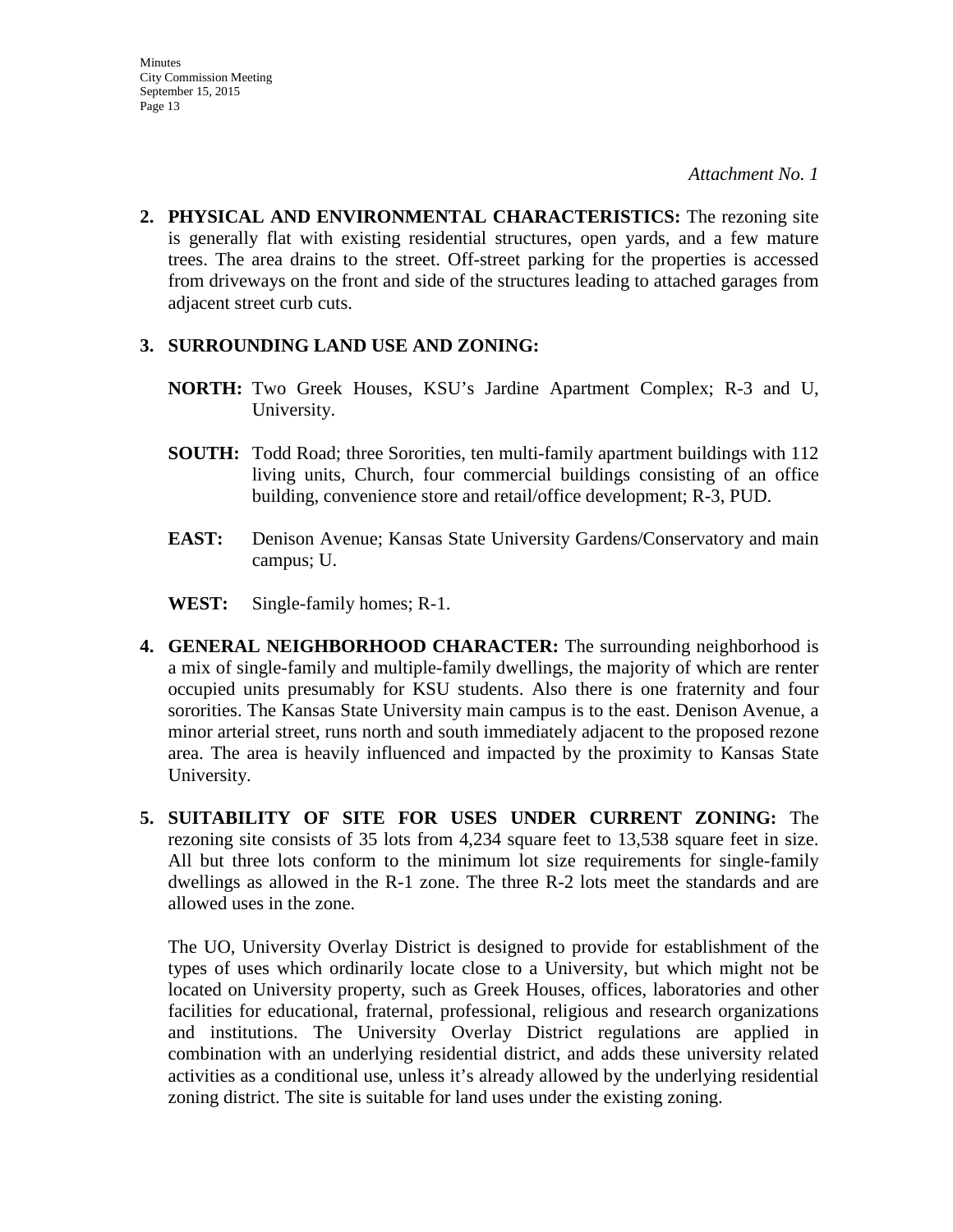**6. COMPATIBILITY OF PROPOSED DISTRICT WITH NEARBY PROPERTIES AND EXTENT TO WHICH IT MAY HAVE DETRIMENTAL AFFECTS:** An increase in noise, light and traffic can be expected if the proposed rezoning is approved, however it would be consistent with the development in the immediate area.

The rezoning could increase density from the current 53 dwelling units on 7.4 acres up to approximately 322 dwelling units provided the required parking and setbacks could be met. Given the relatively small lot sizes and lot depths, it is likely that development of apartment buildings will require consolidation of lots and may be challenging with the 25 foot front and rear yard setbacks, 40% lot coverage and requirement to place parking to the side or rear of the building.

At the Neighborhood Meeting conducted by the City on June 11, 2015 fourteen owners and neighbors attended and discussed the rezone process, parking ratios and parking lot location with development. Concern was specifically expressed about the limited supply of on-street parking. Any new development is required to supply adequate parking and may actually improve the parking supply.

The proposed rezoning should be compatible with the surrounding properties.

**7. CONFORMANCE WITH COMPREHENSIVE PLAN:** The Core Area Neighborhoods Future Land Use Map of the recently updated and adopted 2015 Manhattan Urban Area Comprehensive Plan shows the site designated as RHD, Residential High Density. Policies of the RHD categories are below:

#### *RHD-1: Characteristics*

*The Residential High Density designation is designed to create opportunities for higher density neighborhoods adjacent to the KSU campus and in other more urban parts of the core area of the community, and in a suburban setting. Within the core area or in Downtown, the designation accommodates higher-intensity residential housing, such as mid-rise apartments, townhomes and condominiums, combined with complementary non-residential land uses, such as retail, service commercial, and office uses, often within the same building. In other areas of the community, Residential High Density neighborhoods can be accommodated in a less vertical or urban fashion, such as in planned apartment communities with complimentary neighborhood service commercial, office, and recreational facilities. These neighborhoods could be implemented through a Planned Unit Development or by following design and site plan standards during the design review process.*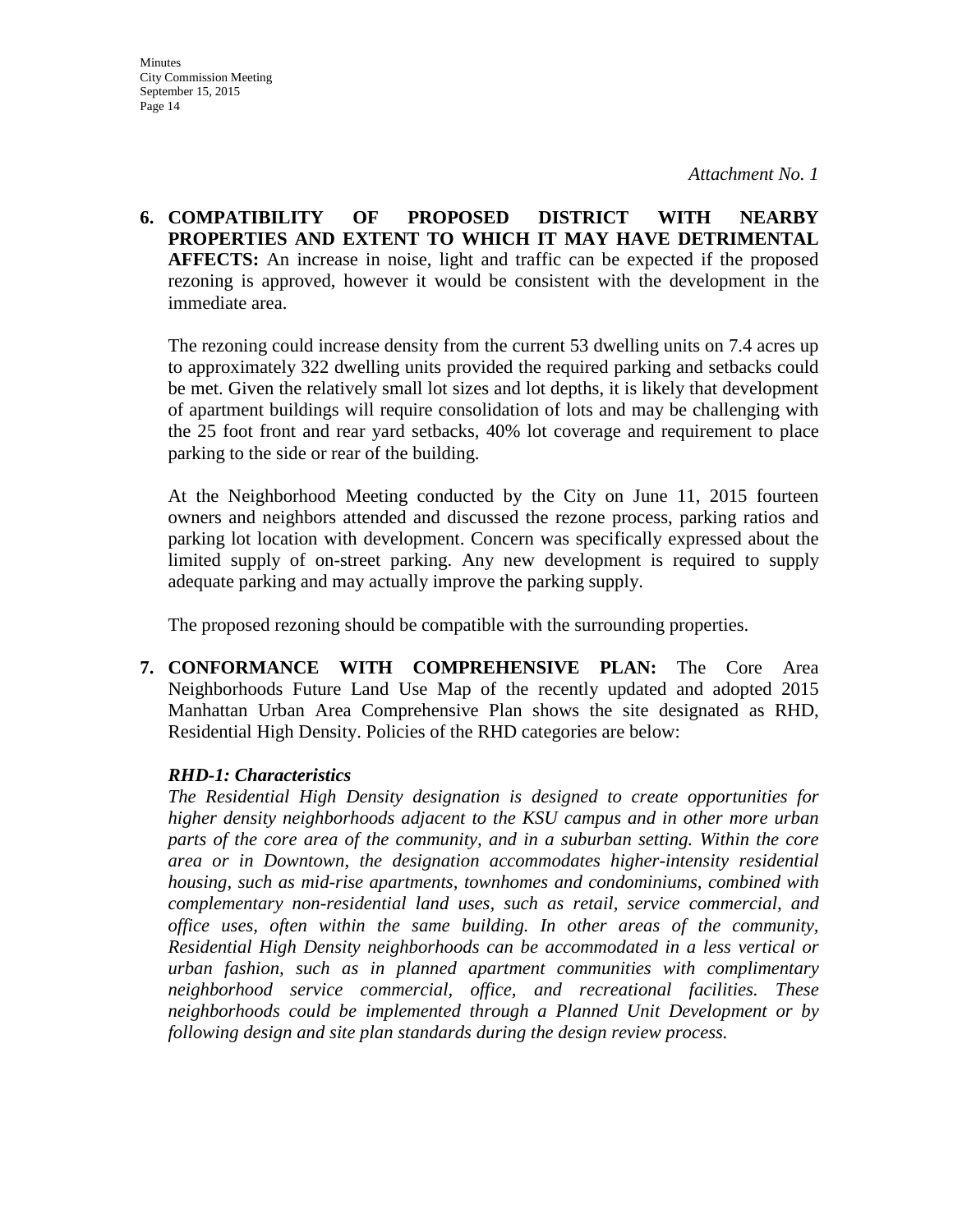#### *RHD-2: Appropriate Density Range*

*Possible densities under this designation are 19-50 dwelling units per net acre and greater.*

#### *RHD-3: Location*

*Residential High Density uses are typically located near intersections of arterials and collector streets, sometimes providing a transition between commercial or employment centers and lower density neighborhoods. Concentrations of Residential High Density are designated west and east of the KSU campus and in the Aggieville vicinity to promote expanded student housing options within walking distance of campus. In a more urban setting or in Downtown, Residential High Density may be combined with active non-residential uses in a vertically mixed-use building. Outside of the core area, Residential High Density uses should not be located in settings where the only access provided consists of local streets passing through lower density neighborhoods.* 

#### *RHD-4: Building Massing and Form*

*Avoid plain, monolithic structures or blank walls on the backs or sides of buildings. In a planned apartment community context, large buildings should incorporate a variety of design elements to create visual interest. Infill projects should be consistent with area-specific design standards or guidelines, as adopted.* 

#### *RHD-5: Mix of Uses*

*Encourage the integration of neighborhood serving retail uses (e.g., drycleaners, coffee shop) on the ground level of high density residential buildings where viable, typically in areas with high visibility and/or pedestrian activity. Nonresidential uses should generally not exceed twenty-five percent of the total floor area in a mixed-use structure; however, actual percentages will be driven by market demand and the surrounding site context.* 

#### *RHD-6: Parking Location and Design*

Locate off-street surface parking behind buildings, tucked under buildings (e.g., *podium parking), or within parking structures in established core area neighborhoods and the Downtown to maintain a pedestrian-oriented street frontage. Integrate structured parking garages and tuck-under parking with the overall design of the building they are intended to serve. The incorporation of active uses, such as retail, into the ground floor of freestanding parking structures included as part of multi-block developments.*

**THE PROPOSED REZONING OF THE AREA TO R**-3, Multiple-Family Residential District **AND R**-3/UO, Multiple-Family Residential District with University Overlay District **CONFORM TO THE POLICIES OF THE 2015 M**anhattan Urban Area Comprehensive Plan and the high density land use area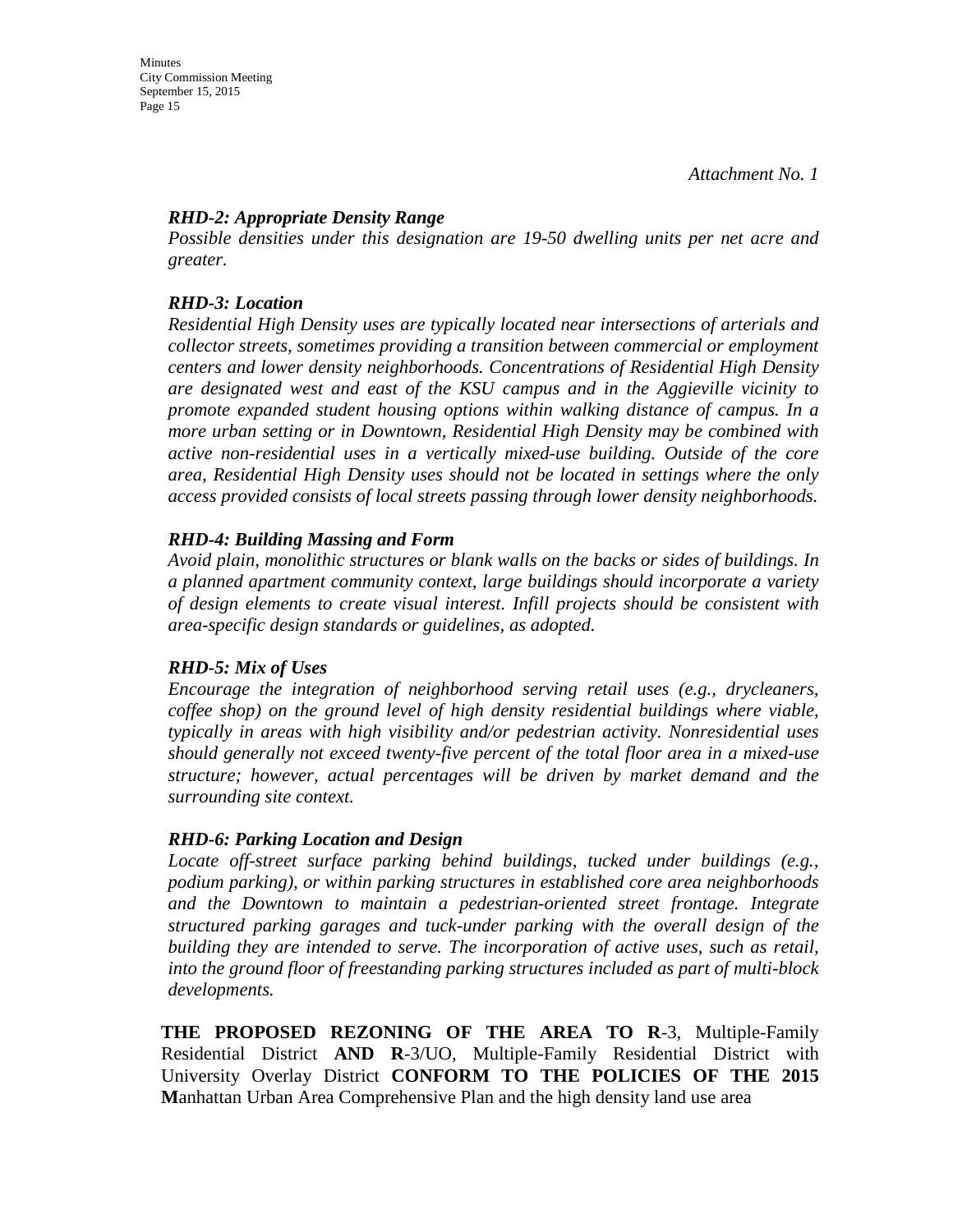identified on the Future Land Use map through the Comprehensive Plan update process. **(Note: The UO District is limited to the property at 1501 Denison Avenue, where it currently exists.)**

#### **8. ZONING HISTORY AND LENGTH OF TIME VACANT AS ZONED:**

| $1965 - 1970$ :   | A, First Dwelling House: One and Two Family Dwellings                                                                                                        |
|-------------------|--------------------------------------------------------------------------------------------------------------------------------------------------------------|
| $1970 - 2001$ :   | R-1, Single-Family Residential District and R-2, Two-                                                                                                        |
|                   | <b>Family Residential District</b>                                                                                                                           |
| $2001$ – Present: | R-1, Single-Family Residential District, R-2, Two-Family<br>Residential District and R-2/UO, Two-Family Residential<br>District/ University Overlay District |

#### **9. CONSISTENCY WITH INTENT AND PURPOSE OF THE ZONING ORDINANCE:**

The intent and purpose of the Manhattan Zoning Regulations is to protect the public health, safety, and general welfare; regulate the use of land and buildings within zoning districts to assure compatibility; and to protect property values.

The R-3 District is designed to provide for multiple-family dwellings at a density no greater than 1 dwelling unit per 1,000 square feet. Most lots will have to be consolidated in order to accommodate construction of apartment buildings, along with placement of the necessary off-street parking to the side or rear of buildings, and providing the required 25 foot front and rear yard setbacks. It is anticipated that this transition would occur through market forces over time.

The rezone area is 7.4 acres and in the current lot configuration only one lot would be non-conforming all other lots conform to the minimum R-3 District requirements. However, for higher density development some lots will have to be consolidated. The proposed rezoning conforms to the intent of the Zoning Regulations.

**10. RELATIVE GAIN TO THE PUBLIC HEALTH, SAFETY AND WELFARE THAT DENIAL OF THE REQUEST WOULD ACCOMPLISH, COMPARED WITH THE HARDSHIP IMPOSED UPON THE APPLICANT:** Through the Manhattan Urban Area Comprehensive Plan process a great deal of analysis and public discussion concluded that while there may be some additional impacts to the immediate area the benefits of additional high density housing opportunities directly adjacent to the KSU Campus would outweigh any impacts. Additional housing units for students, located closer to their principle destination could minimize traffic and other impacts further to the west.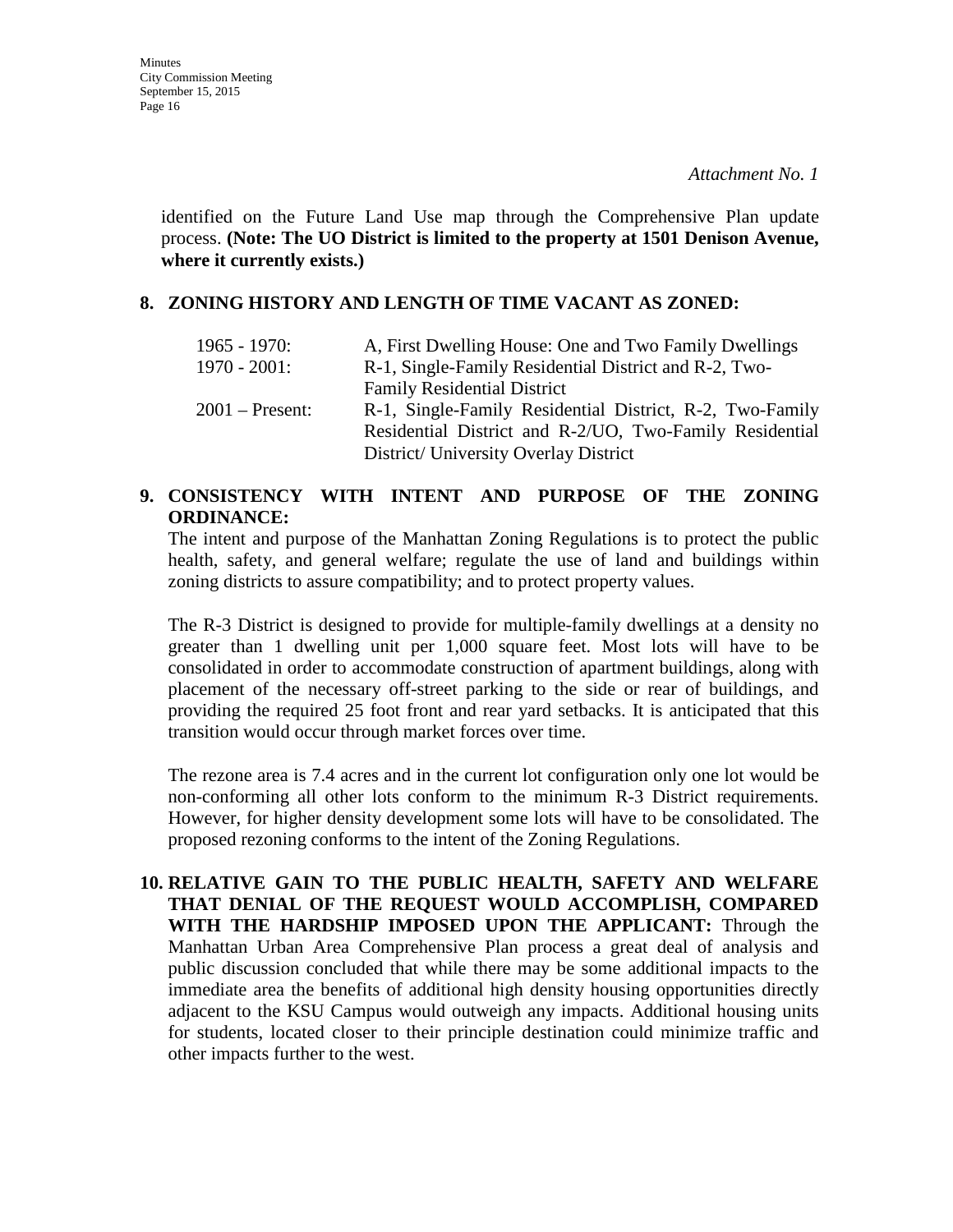**Minutes** City Commission Meeting September 15, 2015 Page 17

*Attachment No. 1*

There appears to be no gain to the public that denial of the rezoning would accomplish. No expected adverse impacts on the public health, safety and welfare are anticipated as a result of the rezoning.

**11. ADEQUACY OF PUBLIC FACILITIES AND SERVICES:** There is a sidewalk along the south side of Todd Road and along both sides of Denison Avenue. However, there are no sidewalks along Elaine Drive. The City will require a sidewalk along one side of Elaine Drive and is considering various financing options to accomplish that. In addition there is already a pedestrian actuated crossing of Denison Avenue at Todd Road to provide safe access to the K-State Campus. It is recognized that the water lines serving the rezoning area will need to be up-sized at some point as development occurs, depending upon the nature and density of the redevelopment. Storm water detention will be required for developments of half an acre or more in size.

#### **12. OTHER APPLICABLE FACTORS:** None

**13. STAFF COMMENTS:** City Administration recommends approval of the proposed rezoning of the 35 lots along the north side of Todd Road and along both sides of Elaine Drive from R-1, Single-Family Residential, R-2 Two-Family Residential District and R-2/UO, Two-Family Residential District with University Overlay District and to R-3, Multiple-Family Residential District and R-3/UO, Multiple-Family Residential District with University Overlay District, based on the findings in the Staff Report. **(Note: The UO District is limited to the property at 1501 Denison Avenue, where it currently exists.)**

#### **ALTERNATIVES:**

- 1. Recommend approval of the proposed rezoning of 35 lots, generally located northwest of the intersection of Denison Avenue and Todd Road, along the north side of Todd Road and along both sides of Elaine Drive based on the findings in the Staff Report.
- 2. Recommend denial of the proposed rezoning, stating the specific reasons for denial.
- 3. Table the proposed rezoning to a specific date, for specifically stated reasons.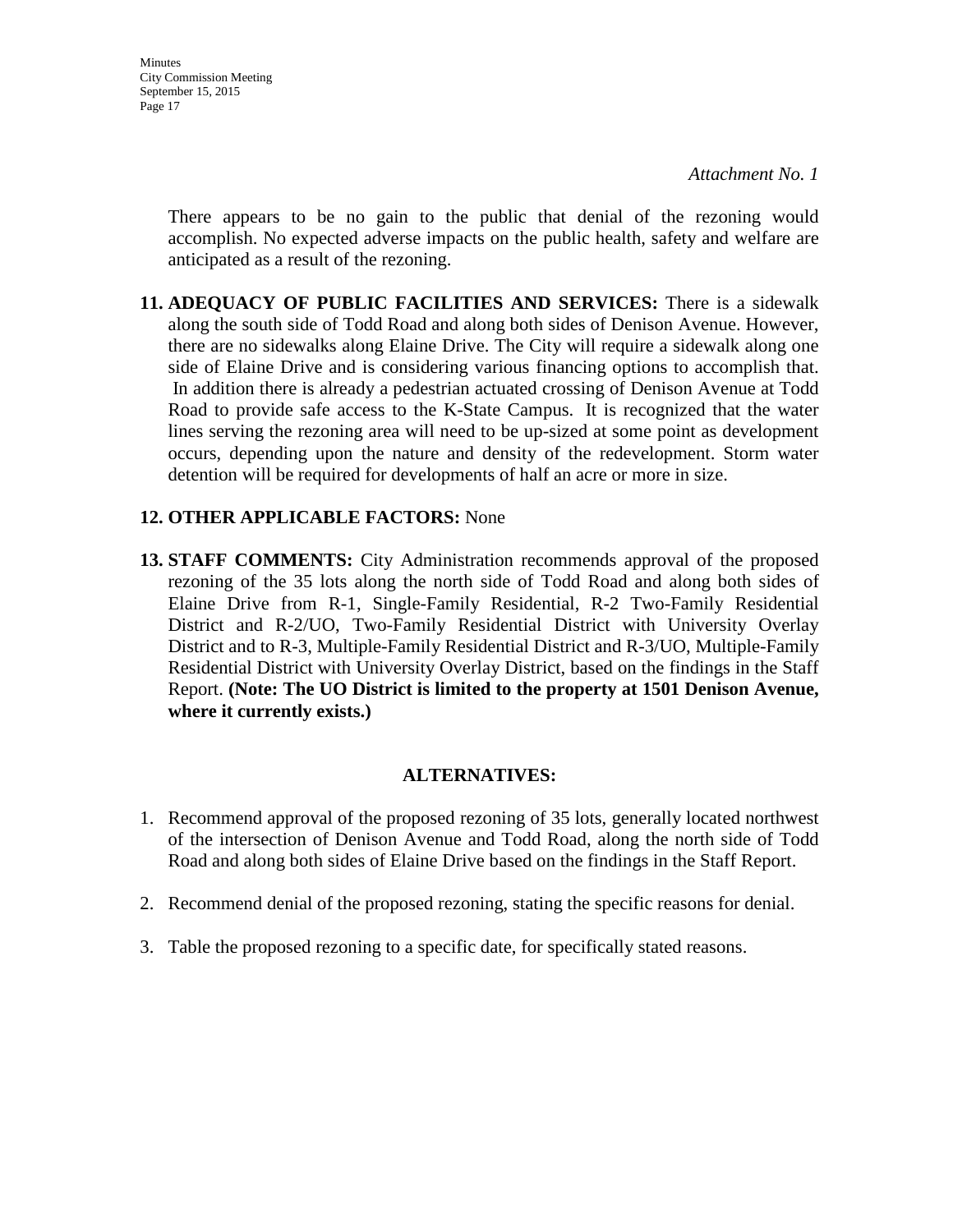City Commission Meeting September 15, 2015 Page 18

Minutes

*Attachment No. 1*

#### **POSSIBLE MOTION:**

The Manhattan Urban Area Planning Board recommends approval of the proposed rezoning of 35 lots, generally located along the north side of Todd Road and along both sides of Elaine Drive from R-1, Single-Family Residential District; R-2, Two-Family Residential District; and R-2/UO, Two-Family Residential District with University Overlay District; to R-3, Multiple-Family Residential District and R-3/UO, Multiple-Family Residential District with University Overlay District, based on the findings in the Staff Report.

**PREPARED BY:** Lance Evans, AICP, Senior Planner

**DATE:** August 10, 2015

LE/EC 15019}SR}RezoneElaineDrive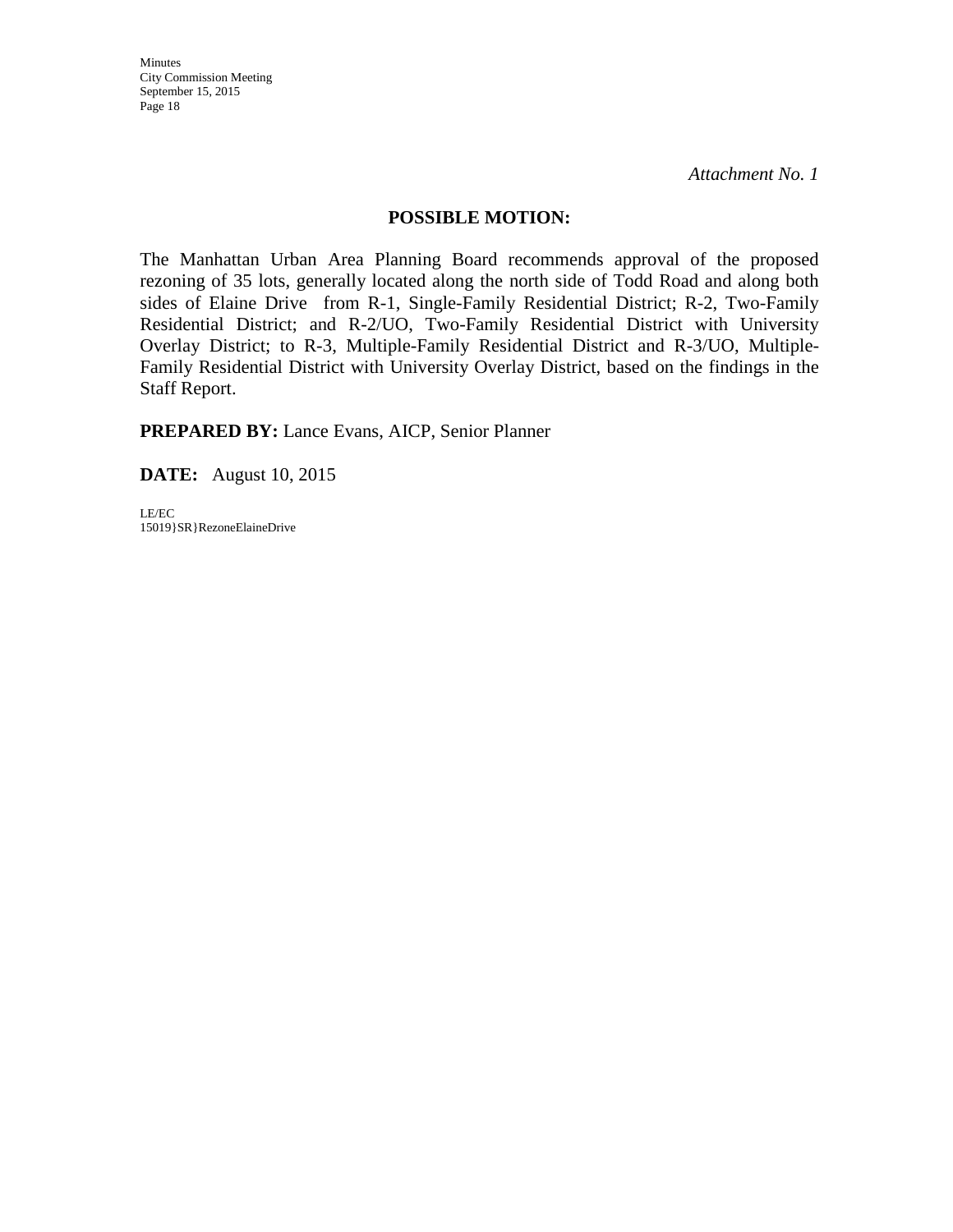#### **STAFF REPORT Hunting Avenue Rezoning**

#### **ON AN APPLICATION TO REZONE PROPERTY**

- **FROM:** R-M/UO, Four-Family Residential District with University Overlay District and R-2/UO, Two-Family Residential District with University Overlay District
- **TO**: R-3/UO Multiple-Family Residential District with University Overlay District.

**APPLICANT:** Manhattan Urban Area Planning Board on behalf of City of Manhattan

**ADDRESS:** 1101 Poyntz Avenue, Manhattan, KS 66502

#### **LEGAL DESCRIPTION:**

Tracts of land located in Section 18, Township 10 South, Range 8 East of the Sixth Principal Meridian, in the City of Manhattan, Riley County, Kansas, described as follows:

An area generally located along both sides of Hunting Avenue from Denison Avenue westward and generally known by the following addresses: 1810, 1814, 1817, 1818, 1821, 1822, 1825, 1826, 1830, 1831, 1834, 1835, 1839, 1840, 1843, 1846, 1847, 1851, 1852, and 1855 Hunting Avenue, 826 Sunset Avenue; and the Western Resources Substation located northwest of Denison Avenue and Hunting Avenue.

**LOCATION:** The rezoning area is generally located along both sides of Hunting Avenue from Denison Avenue westward including the southeast corner of Sunset and Hunting Avenues.

AREA: The total area of the rezoning site is approximately 3.8 acres.

**DATE OF NEIGHBORHOOD MEETING:** June 11, 2015

**DATE OF PUBLIC NOTICE PUBLICATION:** July 27, 2015

## **DATE OF PUBLIC HEARING: PLANNING BOARD:** August 17, 2015  **CITY COMMISSION:** September 1, 2015

## **THIRTEEN MATTERS TO BE CONSIDERED WHEN REZONING**

#### **1. EXISTING USE:**

The existing uses in the rezone area along Hunting Avenue consist of 11 single family structures, 7 two family homes, one 3-plex and two 4-plexes.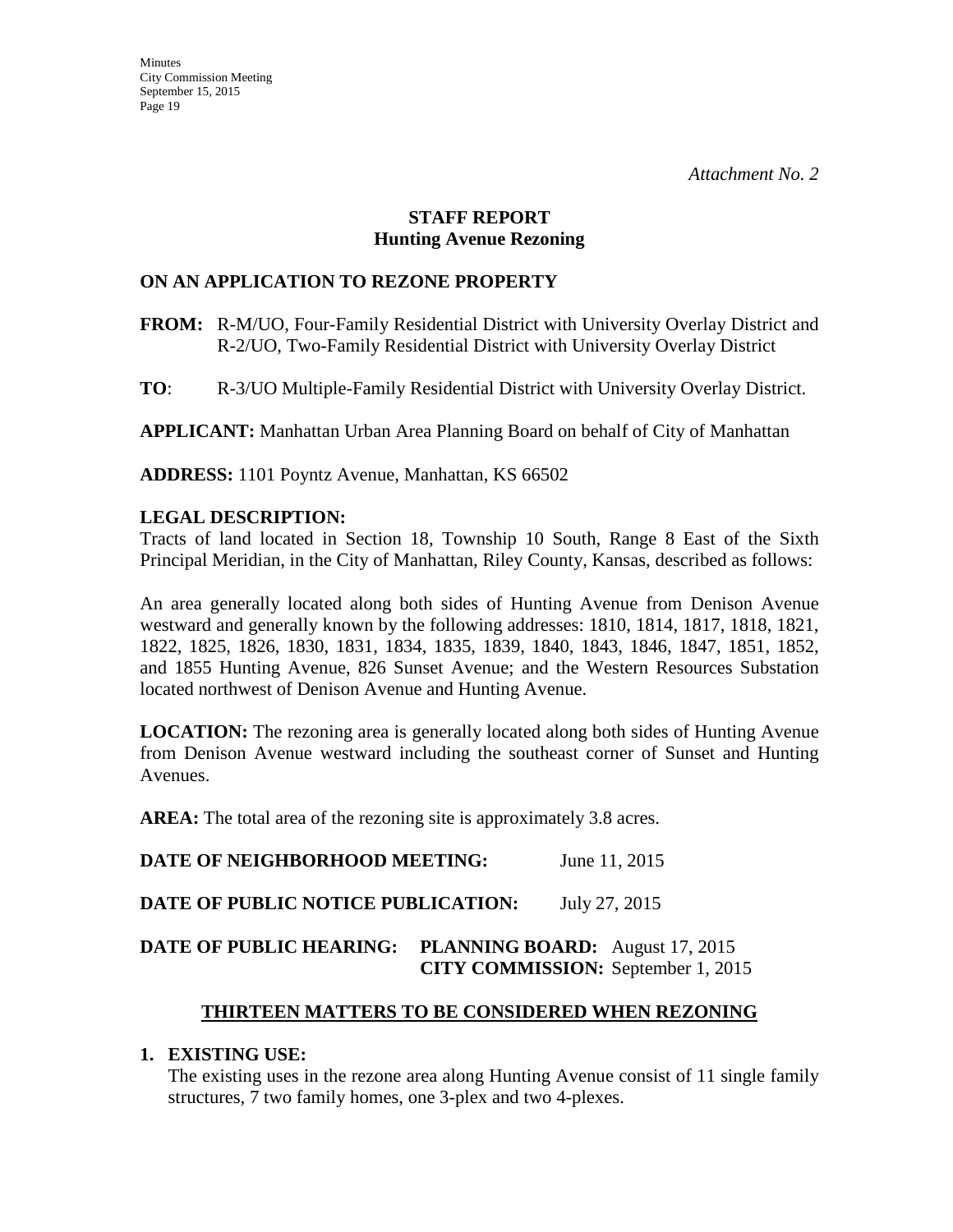**2. PHYSICAL AND ENVIRONMENTAL CHARACTERISTICS:** The rezoning site is generally flat with existing residential structures, open yards, and a few mature trees. The area generally drains to the street. Off-street parking for the properties is accessed from driveways on the front and side of the structures leading to attached and detached garages, and in one case a small parking lot, from curb cuts on Hunting Avenue.

#### 2. **SURROUNDING LAND USE AND ZONING:**

**NORTH:** Ecumenical Campus Ministry, two duplexes, three 3-plexes, and nine multi-family dwelling apartment buildings, College Heights Road; R-3/UO, Multiple-Family Residential District with University Overlay District.

**SOUTH:** Kansas State University parking lot; R-M/UO, Four-Family Residential District with University Overlay District.

**EAST:** Two multi-family apartment buildings at the east end of Hunting Ave. zoned R-3/UO; Denison Avenue; Kansas State University Natatorium and main campus, U District.

**WEST:** Sunset Avenue; Fiji Fraternity House, single-family dwelling units south of Hunting, R, Single-Family; and duplexes and multi-family dwelling units north of Hunting, R-M/UO.

- 3. **GENERAL NEIGHBORHOOD CHARACTER:** The surrounding neighborhood is a mixture of single-family, two-family and multiple-family dwellings, the majority of which are renter occupied units presumably for KSU students, as well as Greek Houses. To the southwest across Sunset Avenue is a well established single-family neighborhood with approximately 58% owner occupancy. The Kansas State University main campus is to the east. Denison and Sunset Avenues run north and south immediately adjacent to the proposed rezoning area; they are a minor arterial street and major collector street, respectively.
- 4. **SUITABILITY OF SITE FOR USES UNDER CURRENT ZONING:** The rezoning site is zoned a combination of R-2/UO and R-M/UO and consists of 22 lots ranging from 5,745 square feet to 10,711 square feet in area. Most lots individually conform to the minimum lot size requirements for single-family detached. Ten lots meet the zoning standard for two-family dwellings and three lots meet the zoning standards for three or four unit dwellings.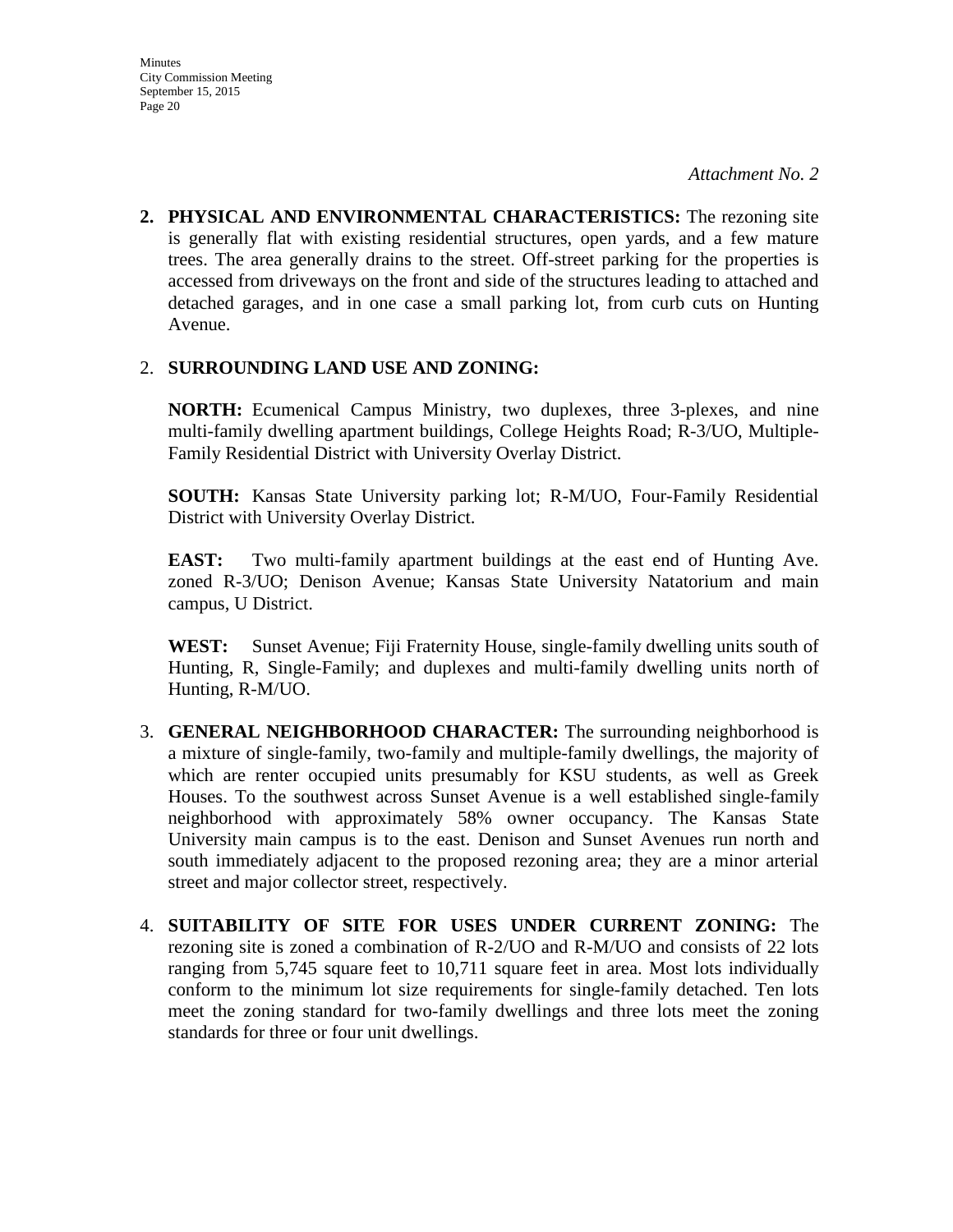**Minutes** City Commission Meeting September 15, 2015 Page 21

> The UO, University Overlay District is designed to provide for establishment of the types of uses which ordinarily locate close to a University, but which might not be located on University property, such as Greek Houses, offices, laboratories and other facilities for educational, fraternal, professional, religious and research organizations and institutions. The University Overlay District is applied in combination with an underlying residential district, and adds these university related activities as a conditional use, unless it's already allowed by the underlying residential zoning district. The site is suitable for land uses under the existing zoning.

5. **COMPATIBILITY OF PROPOSED DISTRICT WITH NEARBY PROPERTIES AND EXTENT TO WHICH IT MAY HAVE DETRIMENTAL AFFECTS:** An increase in noise, light and traffic can be expected if the proposed rezoning is approved and redevelopment occurs; however it would be generally consistent with the development in the immediate area, particularly to the north.

The rezoning could increase density from the current 36 dwelling units on 3.8 net acres up to approximately 152 dwelling units provided the required parking and setbacks could be met. Given the relatively small lot sizes and lot depths, it is likely that development of apartment buildings will require consolidation of lots and may be challenging with the 25 foot front and rear yard setbacks, 40% lot coverage and requirement to place parking to the side or rear of the building.

At the Neighborhood Meeting conducted by the City on June 11, 2015, fourteen owners and neighbors attended and discussed the rezone process, parking ratios and parking lot location with development. Teresa Hinrichs owner of 826 Sunset Avenue and Darrel and Kevin Bryant, owners of the house located at 1855 Hunting Avenue, just west of the Hunting Avenue rezoning area identified in the recently updated Comprehensive Plan, asked why the R-3 District wasn't going further to the west to include them, and asked about the M-FRO Overlay east of campus and why the overlay isn't being included on the areas west of campus. **(Note: At the July 6, 2015 Planning Board meeting, the Board authorized City Administration to initiate this rezoning along Hunting Avenue and directed staff to include these two additional lots in the rezoning application.)** 

The proposed rezoning should be compatible with the surrounding properties.

6. **CONFORMANCE WITH COMPREHENSIVE PLAN:** The Core Area Neighborhoods Future Land Use Map of the recently updated and adopted 2015 Manhattan Urban Area Comprehensive Plan shows the site designated as RHD, Residential High Density, and RLM, Residential Low to Medium Density (826 Sunset Avenue and 1855 Hunting Avenue). Policies of the RLM and RHD categories are below: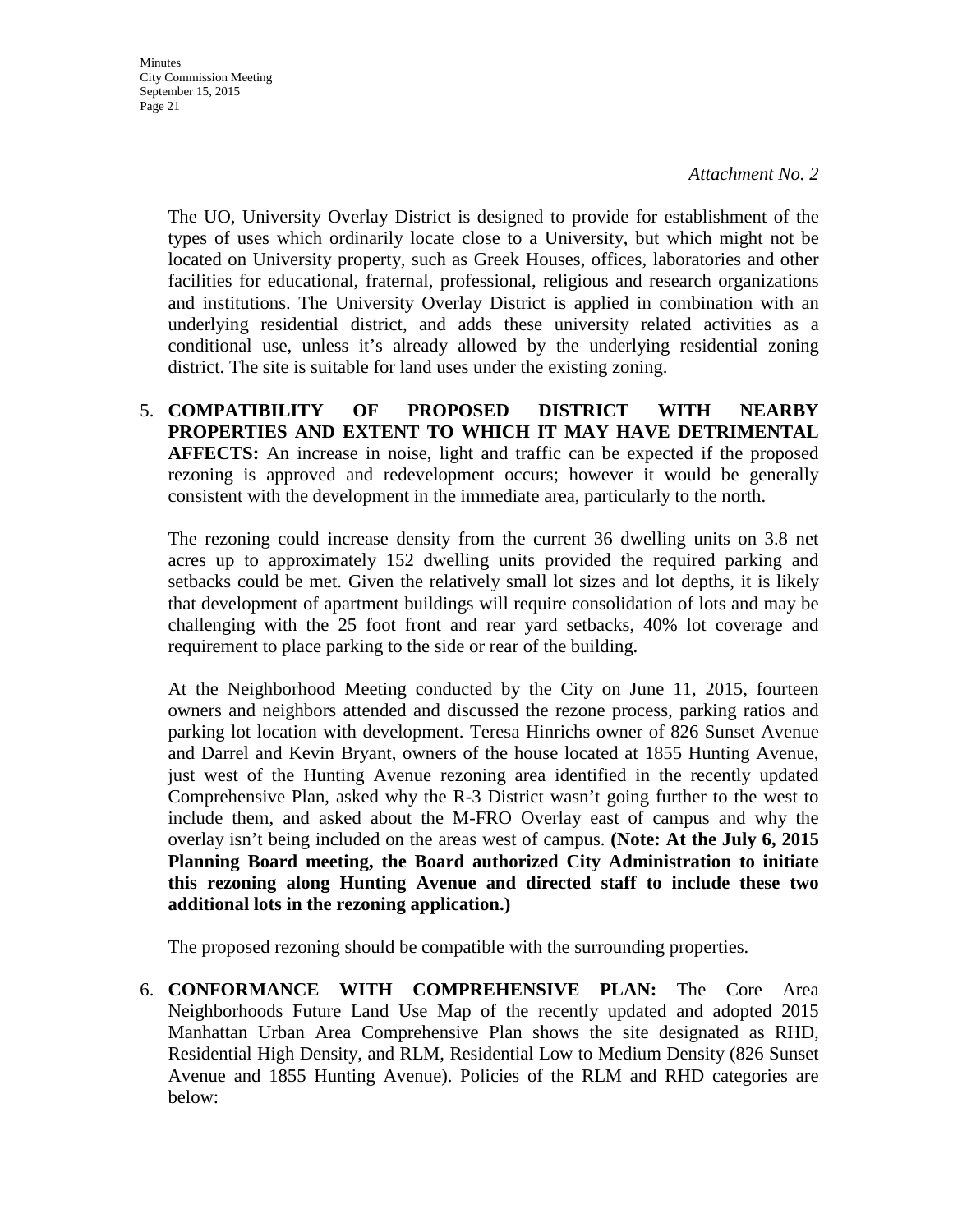#### *RLM-1: Characteristics*

*The Residential Low to Medium Density designation incorporates a range of singlefamily, single-family attached, duplex, and town homes, and in appropriate cases include complementary neighborhood-scale supporting land uses, such as retail, service commercial, and office uses in a planned neighborhood setting, provided they conform with policies for Neighborhood Commercial Centers. Small-scale multiple-family buildings and condominiums may be permissible as part of a planned unit development, or special mixed-use district, provided open space requirements are adequate to stay within desired densities.*

#### *RLM-2: Appropriate Density Range*

*Densities in the Residential Low to Medium Density designation range between less than one dwelling unit/acre up to 11 dwelling units per net acre.* 

## *RLM-3: Location*

*Residential Low to Medium Density neighborhoods typically should be located where they have convenient access to and are within walking distance to community facilities and services that will be needed by residents of the neighborhood, including parks, schools, shopping areas, transit and other community facilities. Where topographically feasible, neighborhoods should be bounded by major streets (arterials and/or collectors) with a direct connection to work, shopping, and recreational activities. The Residential Low to Medium Density designation includes most established neighborhoods outside of the core area as well as future residential growth areas to the west and east.* 

## *RLM-4: Variety of Housing Styles*

*To avoid monotonous streetscapes, the incorporation of a variety of architectural styles is strongly encouraged in all new development, particularly when a single housing type (e.g., detached single-family) is prevalent.*

#### *RHD-1: Characteristics*

*The Residential High Density designation is designed to create opportunities for higher density neighborhoods adjacent to the KSU campus and in other more urban parts of the core area of the community, and in a suburban setting. Within the core area or in Downtown, the designation accommodates higher-intensity residential housing, such as mid-rise apartments, townhomes and condominiums, combined with complementary non-residential land uses, such as retail, service commercial, and office uses, often within the same building. In other areas of the community, Residential High Density neighborhoods can be accommodated in a less vertical or*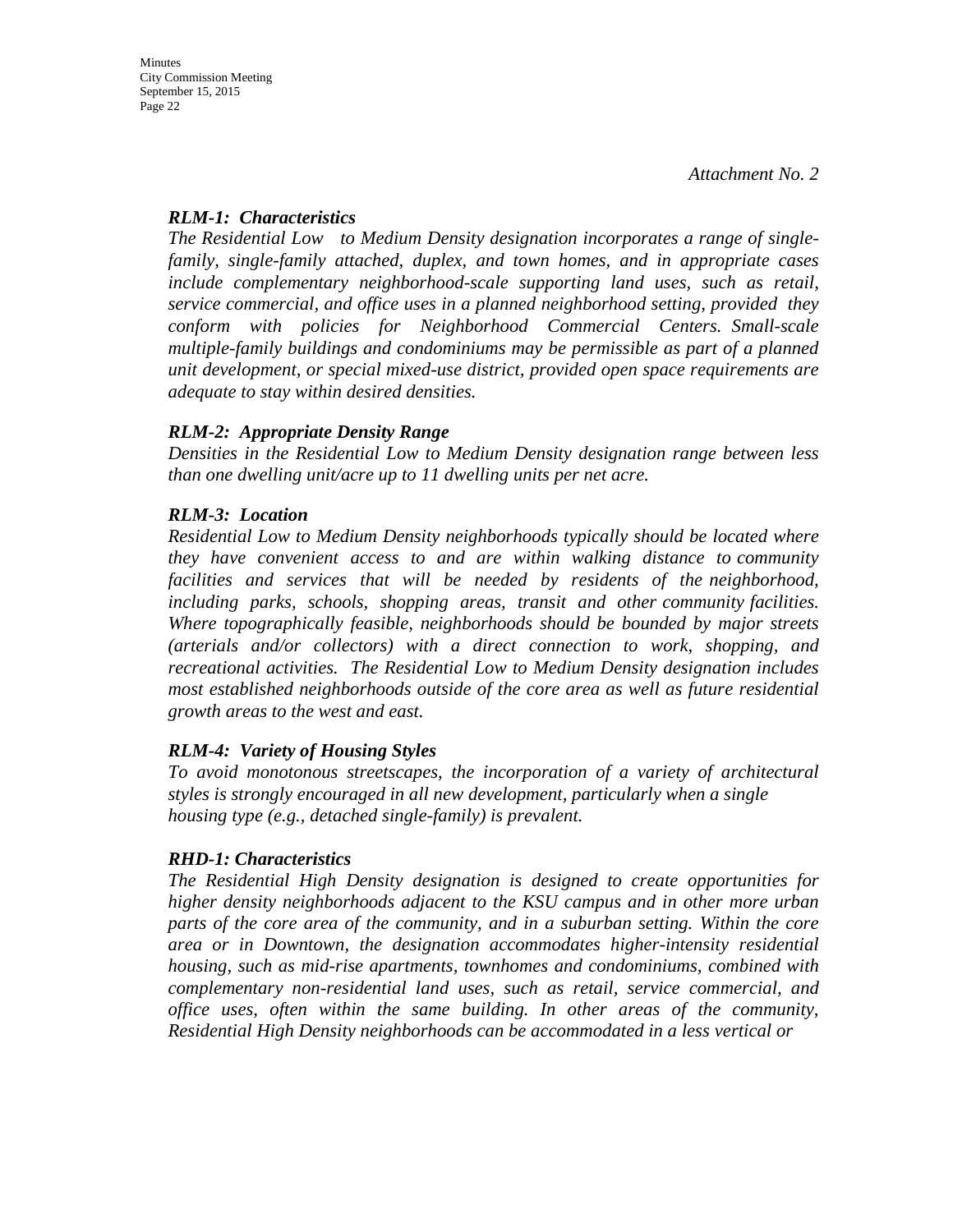*urban fashion, such as in planned apartment communities with complimentary neighborhood service commercial, office, and recreational facilities. These neighborhoods could be implemented through a Planned Unit Development or by following design and site plan standards during the design review process.* 

#### *RHD-2: Appropriate Density Range*

*Possible densities under this designation are 19-50 dwelling units per net acre and greater.*

#### *RHD-3: Location*

*Residential High Density uses are typically located near intersections of arterials and collector streets, sometimes providing a transition between commercial or employment centers and lower density neighborhoods. Concentrations of Residential High Density are designated west and east of the KSU campus and in the Aggieville vicinity to promote expanded student housing options within walking distance of campus. In a more urban setting or in Downtown, Residential High Density may be combined with active non-residential uses in a vertically mixed-use building. Outside of the core area, Residential High Density uses should not be located in settings where the only access provided consists of local streets passing through lower density neighborhoods.* 

#### *RHD-4: Building Massing and Form*

*Avoid plain, monolithic structures or blank walls on the backs or sides of buildings. In a planned apartment community context, large buildings should incorporate a variety of design elements to create visual interest. Infill projects should be consistent with area-specific design standards or guidelines, as adopted.* 

#### *RHD-5: Mix of Uses*

*Encourage the integration of neighborhood serving retail uses (e.g., drycleaners, coffee shop) on the ground level of high density residential buildings where viable, typically in areas with high visibility and/or pedestrian activity. Nonresidential uses should generally not exceed twenty-five percent of the total floor area in a mixed-use structure; however, actual percentages will be driven by market demand and the surrounding site context.* 

#### *RHD-6: Parking Location and Design*

*Locate off-street surface parking behind buildings, tucked under buildings (e.g., podium parking), or within parking structures in established core area neighborhoods and the Downtown to maintain a pedestrian-oriented street frontage. Integrate structured parking garages and tuck-under parking with the overall design of the building they are intended to serve. The incorporation of active uses, such as retail, into the ground floor of freestanding parking structures included as part of multi-block developments.*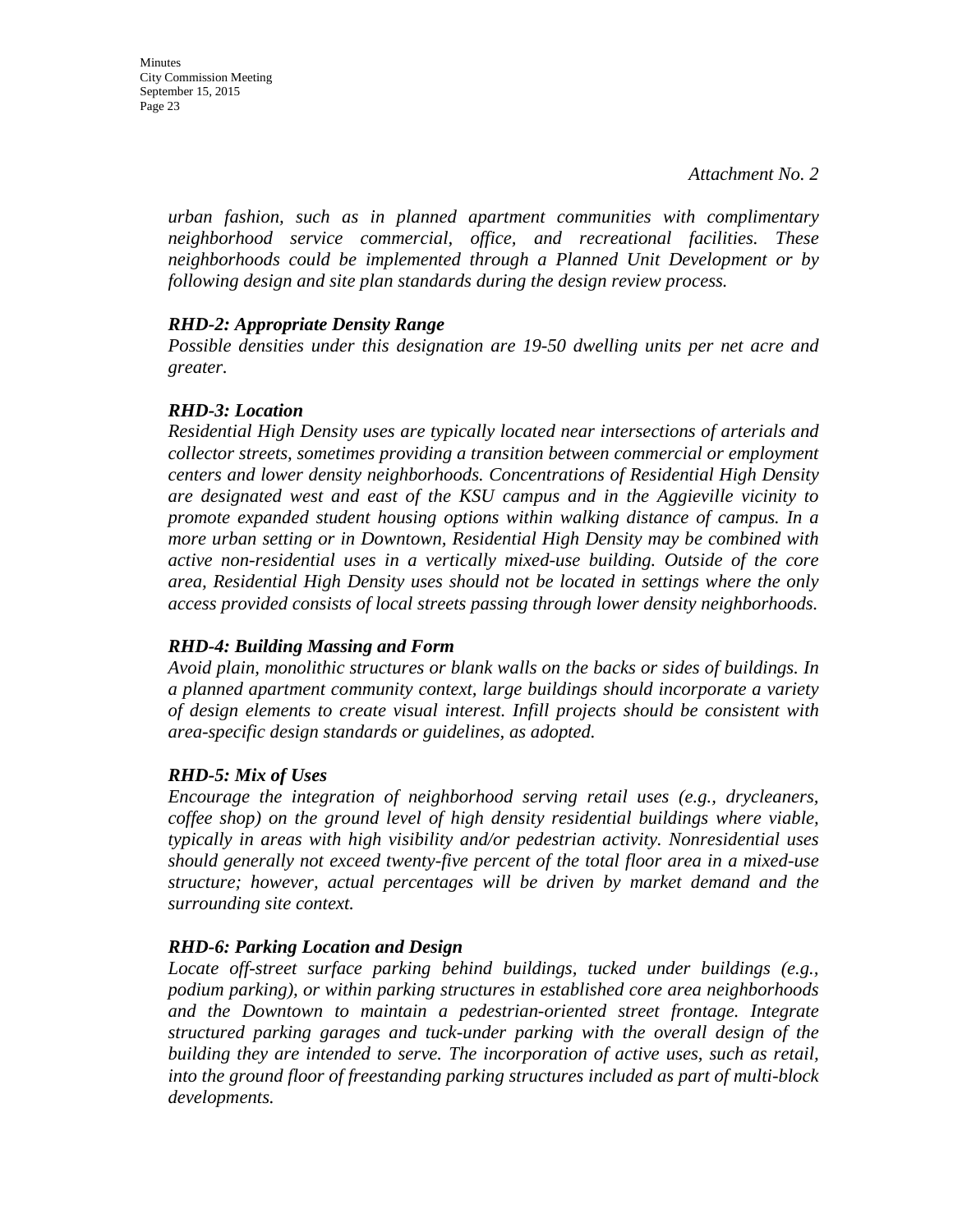**Minutes** City Commission Meeting September 15, 2015 Page 24

> **THE PROPOSED REZONING OF THE AREA TO** R-3/UO, Multiple-Family Residential District with University Overlay District **CONFORMS TO THE POLICIES OF THE** Manhattan Urban Area Comprehensive Plan and the RHD, Residential High Density up-zone area identified on the Future Land Use map through the Comprehensive Plan update process.

> The two lots added by the Planning Board located at 826 Sunset and 1855 Hunting Avenue are shown as RLM Low to Medium density to maintain the lower density transition area previously established along the east edge of Sunset Avenue and help protect the low density neighborhood to the southwest on the west side of Sunset. While the rezoning of those two lots to R-3 does not conform to the Future Land Use map, it does generally conform to the policy statements for high density land uses in the Comprehensive Plan. This shift seems to balance the adjacent neighborhood's concerns about the spread of high density housing to the west and the potential impact on the existing neighborhood with the appropriate use of two lots that are surrounded by high density housing. In this case Sunset Avenue will act as the buffer and dividing line.

#### 7. **ZONING HISTORY AND LENGTH OF TIME VACANT AS ZONED:**

| $1955 - 1965$ : | A, First Dwelling House: One and Two Family Dwellings                                                                                       |
|-----------------|---------------------------------------------------------------------------------------------------------------------------------------------|
| $1965 - 1969$ : | B, Second Dwelling House: One and Two Family<br><b>Dwellings, Apartment Houses</b>                                                          |
| 1969 - 1987:    | R-3/U, Multiple-Family Residential District/ University<br><b>District</b>                                                                  |
| $1987 - 2000$ : | R-3/UO, Multiple-Family Residential District/ University<br><b>Overlay District</b>                                                         |
| 2000 - Present: | R-M/UO, Four-Family Residential/ University Overlay<br>District and R-2/UO, Two-Family Residential District/<br>University Overlay District |

8. **CONSISTENCY WITH INTENT AND PURPOSE OF THE ZONING ORDINANCE:** The intent and purpose of the Manhattan Zoning Regulations is to protect the public health, safety, and general welfare; regulate the use of land and buildings within zoning districts to assure compatibility; and to protect property values.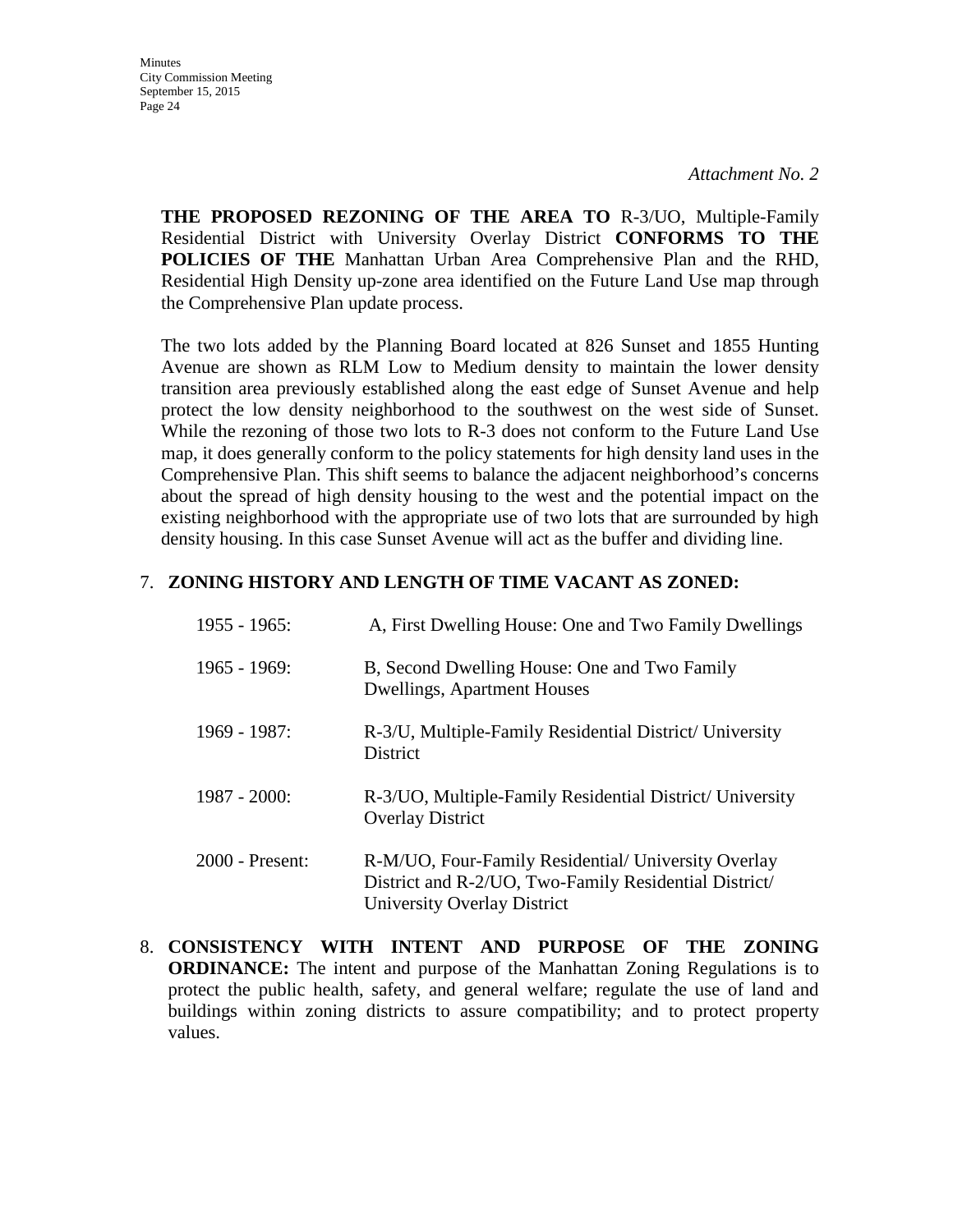The R-3 District is designed to provide for multiple-family dwellings at a density no greater than 1 dwelling unit per 1,000 square feet. Due to the relatively small lot sizes and depths, most lots will likely have to be consolidated in order to accommodate construction of apartment buildings, along with placement of the necessary off-street parking to the side or rear of buildings, and providing the required 25 foot front and rear yard setbacks. It is anticipated that this would occur through market forces over time.

The rezoning area is 3.8 acres and in the current configuration most of the lots generally conform to the minimum R-3 District requirements. However, for higher density development many lots will have to be consolidated as described above. The proposed rezoning conforms to the intent of the Zoning Regulations.

9. **RELATIVE GAIN TO THE PUBLIC HEALTH, SAFETY AND WELFARE THAT DENIAL OF THE REQUEST WOULD ACCOMPLISH, COMPARED WITH THE HARDSHIP IMPOSED UPON THE APPLICANT:** Through the 15 month Manhattan Urban Area Comprehensive Plan update process a great deal of analysis and public discussion concluded that while there may be some additional impacts to the immediate area the benefits of additional higher density housing opportunities directly adjacent to the KSU Campus would outweigh impacts. Additional housing for students, located closer to their principle destination could minimize traffic and other impacts further to the west.

There appears to be no gain to the public that denial of the rezoning would accomplish. No expected adverse impacts on the public health, safety and welfare are anticipated as a result of the rezoning.

10. **ADEQUACY OF PUBLIC FACILITIES AND SERVICES:** Adequate streets and sanitary sewer are available to serve the site, although water service will need to be up-sized as development occurs. Major storm water improvements are planned in the out years in the CIP. There is an existing pedestrian actuated crossing at Hunting and Denison Avenues to provide safe pedestrian access to the Campus. Storm water detention will be required for developments of half an acre or more in size.

## **11. OTHER APPLICABLE FACTORS:** None

12. **STAFF COMMENTS:** City Administration recommends approval of the proposed rezoning of the twenty two (22) lots along both sides of Hunting Avenue from Denison Avenue to Sunset Avenue as identified above from R-2/UO, Two-Family Residential District with University Overlay District and R-M/UO Multi-Family Residential District with University Overlay District, to R-3/UO, Multiple-Family Residential District with University Overlay District, based on the findings in the Staff Report.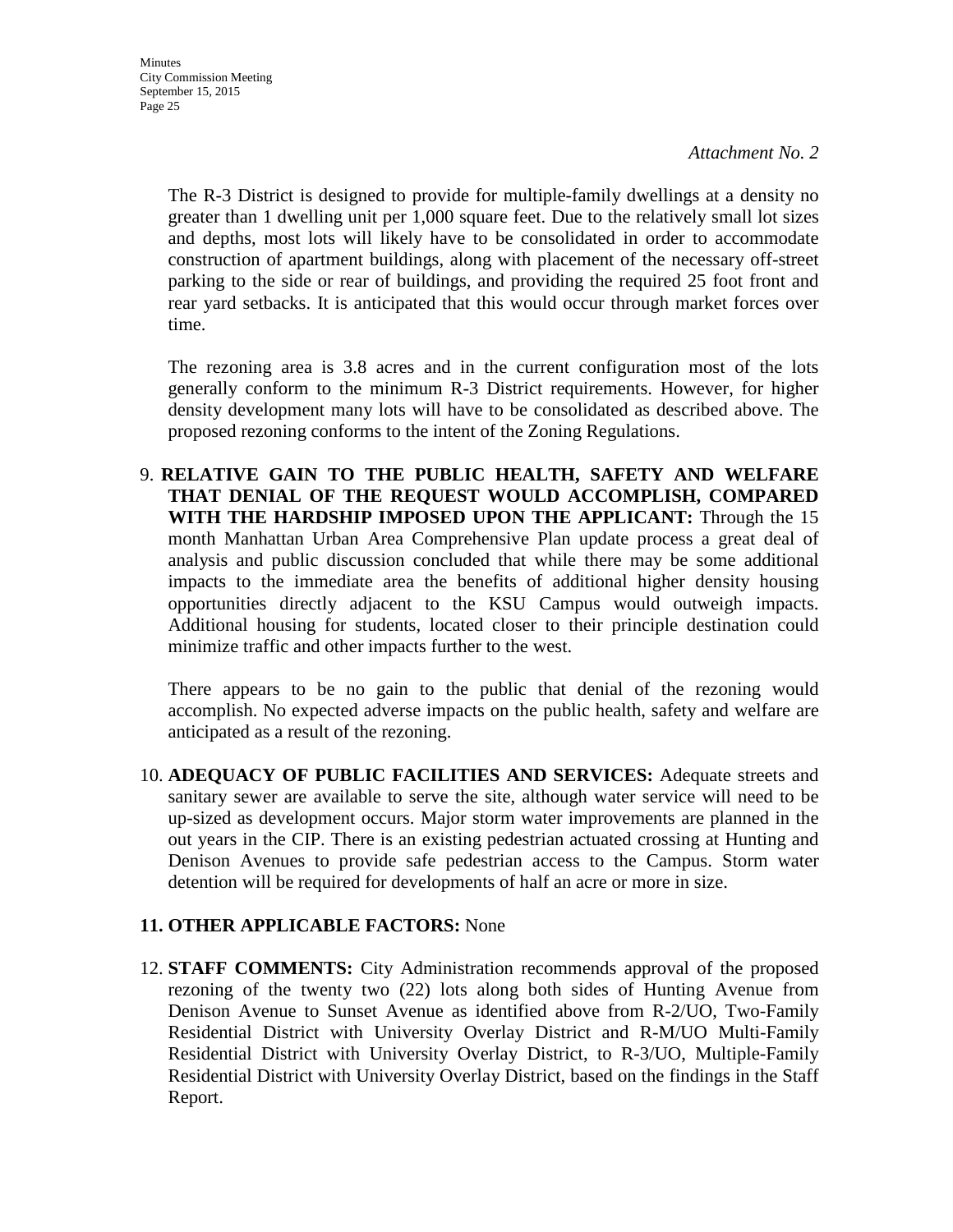#### **ALTERNATIVES:**

- 1. Recommend approval of the proposed rezoning of the 22 lots generally located along both sides of the 1800 block of Hunting Avenue from Denison Avenue westward, including the southeast corner of Hunting and Sunset Avenues and the Western Resources Substation located northwest of Denison Avenue and Hunting Avenue based on the findings in the Staff Report.
- 2. Recommend denial of the proposed rezoning, stating the specific reasons for denial.
- 3. Table the proposed rezoning to a specific date, for specifically stated reasons.

#### **POSSIBLE MOTION:**

The Manhattan Urban Area Planning Board recommends approval of the proposed rezoning of 22 lots generally located along both sides of the 1800 block of Hunting Avenue from Denison Avenue to Sunset Avenue, including 826 Sunset Avenue and 1855 Hunting Avenue and the Western Resources Substation from R-M/UO, Four-Family Residential District with University Overlay District, and R-2/UO, Two-Family Residential District with University Overlay District, to R-3/UO, Multiple-Family Residential District with University Overlay District, based on the findings in the Staff Report.

**PREPARED BY:** Lance Evans, AICP, Senior Planner **DATE:** August 10, 2015

LE/EC 15019}SR}RezoneHuntingAve Revised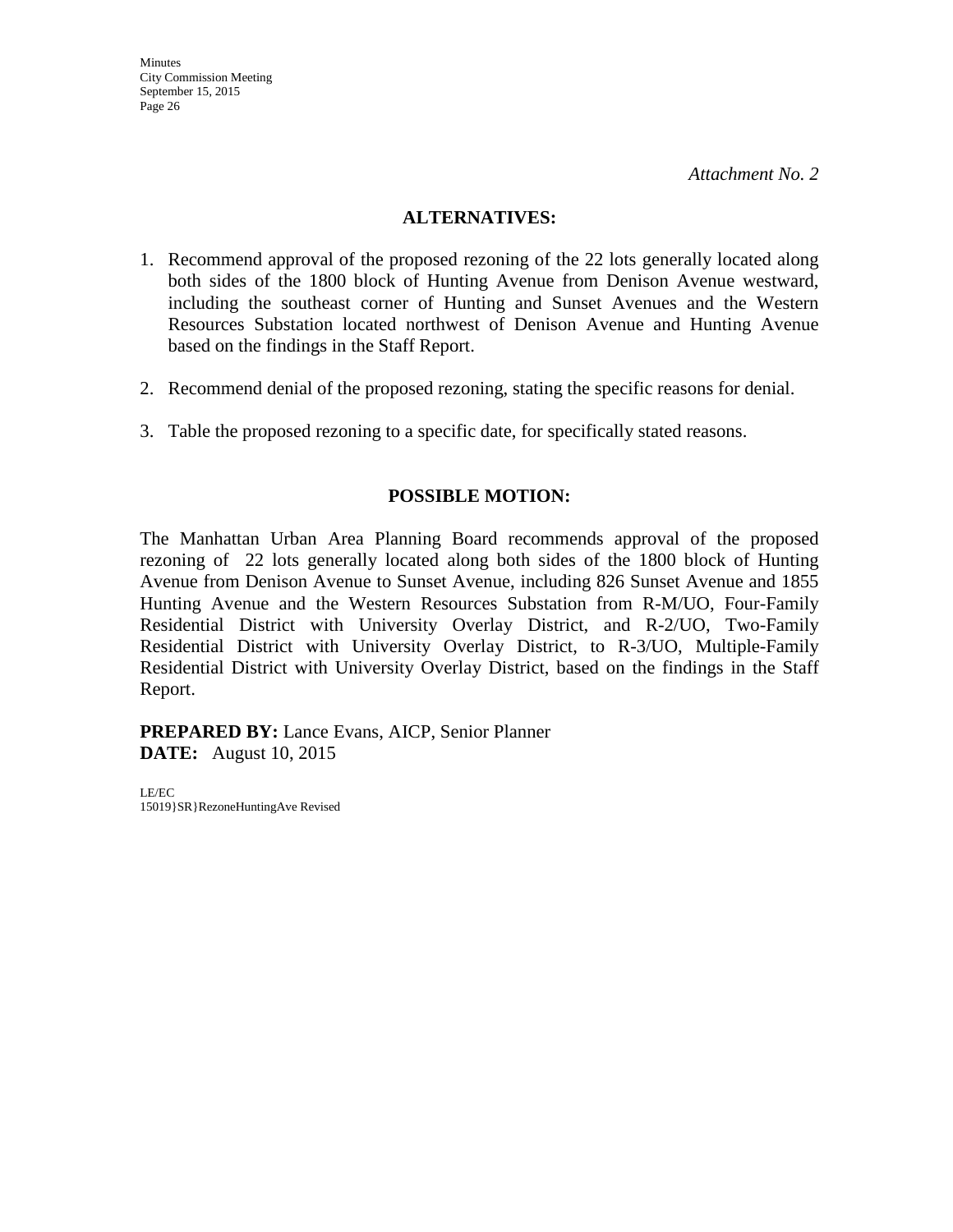#### **AN AMENDMENT OF ORDINANCE NO. 6607, 7062 AND 7139 AND THE PRELIMINARY DEVELOPMENT PLAN FOR LOT 4, HERITAGE SQUARE SOUTH, UNIT FOUR, PROPOSED AS A FINAL DEVELOPMENT PLAN.**

#### **BACKGROUND**

#### **The proposed amendment is required because**:

• Condition No. 2, Ordinance No. 7062, states, "An amendment(s) of the PUD shall be submitted for review and approval, prior to issuance of any necessary permits for development on Lot 2, Heritage Square South, Unit Three."

*Note: The Final Development Plan is for Lots 4, Heritage Square South, Unit Four.* 

**APPLICANT:** SMH Consultants, P.A. – Jeff Hancock

**ADDRESS:** 2017 Vanesta Place, Suite 11, Manhattan KS 66503.

**OWNER:** Midland Exteriors – Jamie Musa

**ADDRESS:** 2794 Rory Road, Manhattan, KS 66502

**LEGAL DESCRIPTION:** Lot 4, Heritage Square South Unit Four P.U.D.

**LOCATION:** Generally located to the southeast of the intersection of U.S. Highway 24 and South Port Road.

**AREA:** 75,528 square feet (1.734 acres)

**DATE OF NEIGHBORHOOD MEETING:** May 18, 2015.

**DATE OF PUBLIC NOTICE PUBLICATION:** July 27, 2015

#### **DATE OF PUBLIC HEARING: PLANNING BOARD:** August 17, 2015. **CITY COMMISSION:** September 1, 2015.

#### **EXISTING PUD:**

## **EXISTING PUD AFFECTING LOT 4, HERITAGE SQUARE SOUTH, UNIT 4**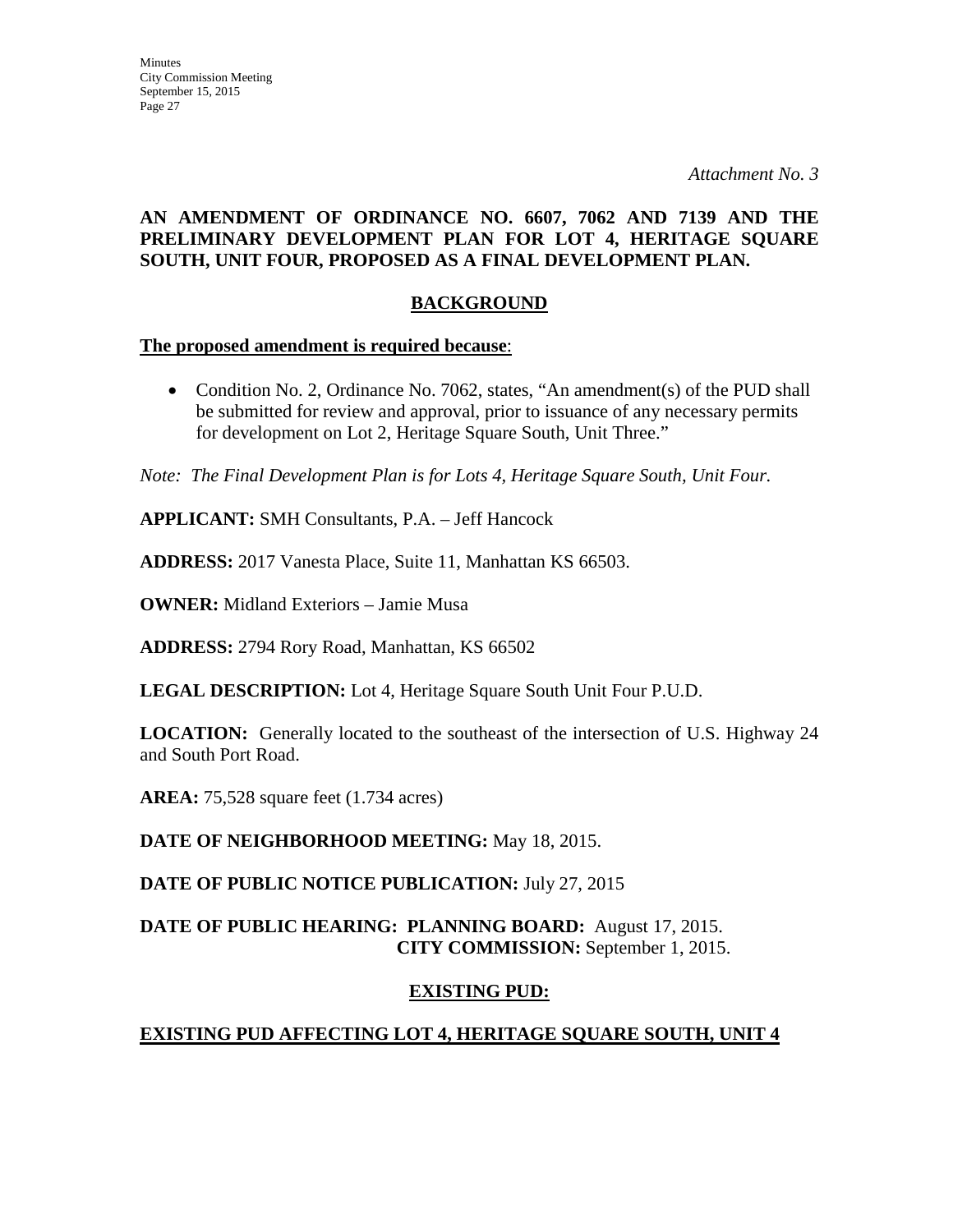#### **Ordinance No. 6607**

The Heritage Square South Commercial Planned Unit Development, and Ordinance No. 6607, approved February 6, 2007, is subject to the following conditions of approval:

- 1. Permitted uses shall include all of the Permitted Uses and Conditional Uses allowed in the C-5, Highway Service Commercial District, except for Adult Businesses and Commercial off-street parking lots as a Principal Use. Additional Permitted Uses include: Antique shops; Apparel stores; Blueprinting, desktop publishing, and photocopying establishments; Book stores; Camera and photographic supply stores; Carpet and rug stores; China and glassware stores; Department stores; Farm and ranch supply stores; Florist shops; Furrier shops; Governmental buildings; Hardware stores; Hobby shops; Motel; Medical clinic; Outdoor seating for restaurants; and Tavern.
- 2. Landscaping and irrigation shall be provided pursuant to a Landscaping Performance Agreement between the City and the owner, which shall be entered into prior to issuance of a building permit.
- 3. All landscaping and irrigation shall be maintained in good condition.
- 4. Light poles shall be provided as described in the application documents. Exterior building lighting shall be provided as proposed and be of a cut-off design, so as to not cast direct light or glare onto streets or adjacent property.
- 5. Ground Signs shall be permitted and constructed as proposed.
- 6. Wall signs shall be permitted as proposed.
- 7. One (1) pole sign shall be permitted per lot on Lots 6, 7, 8 and 10, and no pole signs shall be permitted on Lots 1, 2, 3, 4, 5 and 9. Pole signs shall have a maximum total height of 50 feet above the ground; shall not exceed a maximum total 120 square feet in area; and shall include skirting of the pole. The skirting and the base of pole signs shall include materials and architectural quality similar to those of the associated principal building such as brick, stone and/or stucco; and, pole signs shall include an enhanced landscaped area around the base.
- 8. Exempt signage shall be permitted as described in Article VI, Section 6-104  $(A)(1),(2),(4),(5),(7)$  and  $(8)$ ; and Section 6-104  $(B)(2)$ , of the Manhattan Zoning Regulations. Temporary sales aids and portable signs, as described in Article VI, Signs, of the Manhattan Zoning Regulations, shall be prohibited. *See Article VI, Section 6 -102 (A)(2) under the amended sign regulations for exempt signage.*
- 9. Traffic and drainage improvements to US-24 shall be provided as required by the Kansas Department of Transportation, and the applicant shall submit with the Final Plat either the approved access permit, or a letter from a KDOT representative authorizing the project based on the approved concept.
- 10. Drainage improvements shall be provided as proposed in the application documents and as per the City Engineer's requirements.
- 11. An amendment(s) of the PUD shall be submitted for review and approval, prior to issuance of any necessary permits for development on Lots 2, 3, 4, 5, 7, 8 and 10.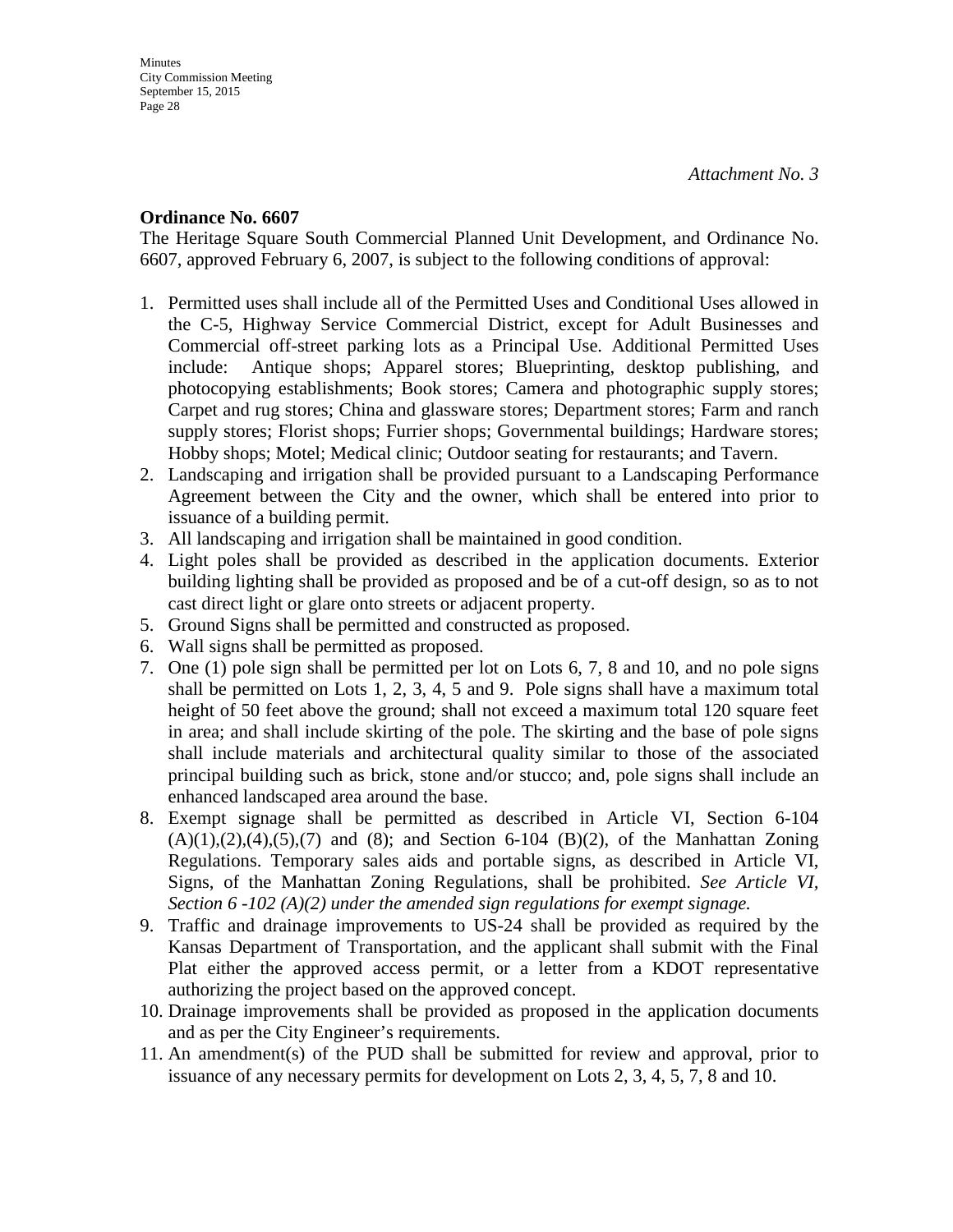#### **Ordinance No. 7062**

The Heritage Square South Commercial Planned Unit Development, and Ordinance No. 7062, approved February 14, 2014, is subject to the following conditions of approval:

- 1. The Final Plat of Heritage Square South, Unit Three shall be approved.
- 2. An amendment(s) of the PUD shall be submitted for review and approval, prior to issuance of any necessary permits for development on Lot 2, Heritage Square South, Unit Three.

#### **Ordinance No. 7139**

The Heritage Square South Commercial Planned Unit Development, and Ordinance No. 7139, approved May 19, 2015, is subject to the following conditions of approval:

- 1. The Final Plat of Heritage Square South, Unit Four, shall be approved.
- 2. An amendment(s) of the PUD shall be submitted for review and approval, prior to issuance of any necessary permits for development on Lots 1, 2, 3 and 4 Heritage Square South, Unit Four.

#### **Permitted Uses**

Permitted uses shall include all of the Permitted Uses and Conditional Uses allowed in the C-5, Highway Service Commercial District, except for Adult Businesses and Commercial off-street parking lots as a Principal Use. Additional Permitted Uses include: Antique shops; Apparel stores; Blueprinting, desktop publishing, and photocopying establishments; Book stores; Camera and photographic supply stores; Carpet and rug stores; China and glassware stores; Department stores; Farm and ranch supply stores; Florist shops; Furrier shops; Governmental buildings; Hardware stores; Hobby shops; Motel; Medical clinic; Outdoor seating for restaurants; and Tavern.

#### **PUD AMENDMENT AND PROPOSED IMPROVEMNTS**

**Proposed Use and Building:** The proposed development use is a commercial building with a foot print of approximately 5,300 square foot for the Midland Exteriors home improvement services. The building will serve as the business' showroom for its products and services, office and workshop space, and material storage. The building will be onestory, with a mezzanine platform for mechanical equipment and storage. The building and main entrance to the office area and showroom will be oriented slightly to the northwest, toward the off-street parking lot. The north façade will include the business' signage. The interior floor plan shows an approximately 4,000 square foot showroom area that will include building facades to showcase their lines of products, offices, conference room, and restrooms located in the northern part of the building. The southern area of the interior space will include an approximate 2,200 square foot workspace storage area and the mechanical mezzanine. At-grade level roll-up doors located on the southern facing façade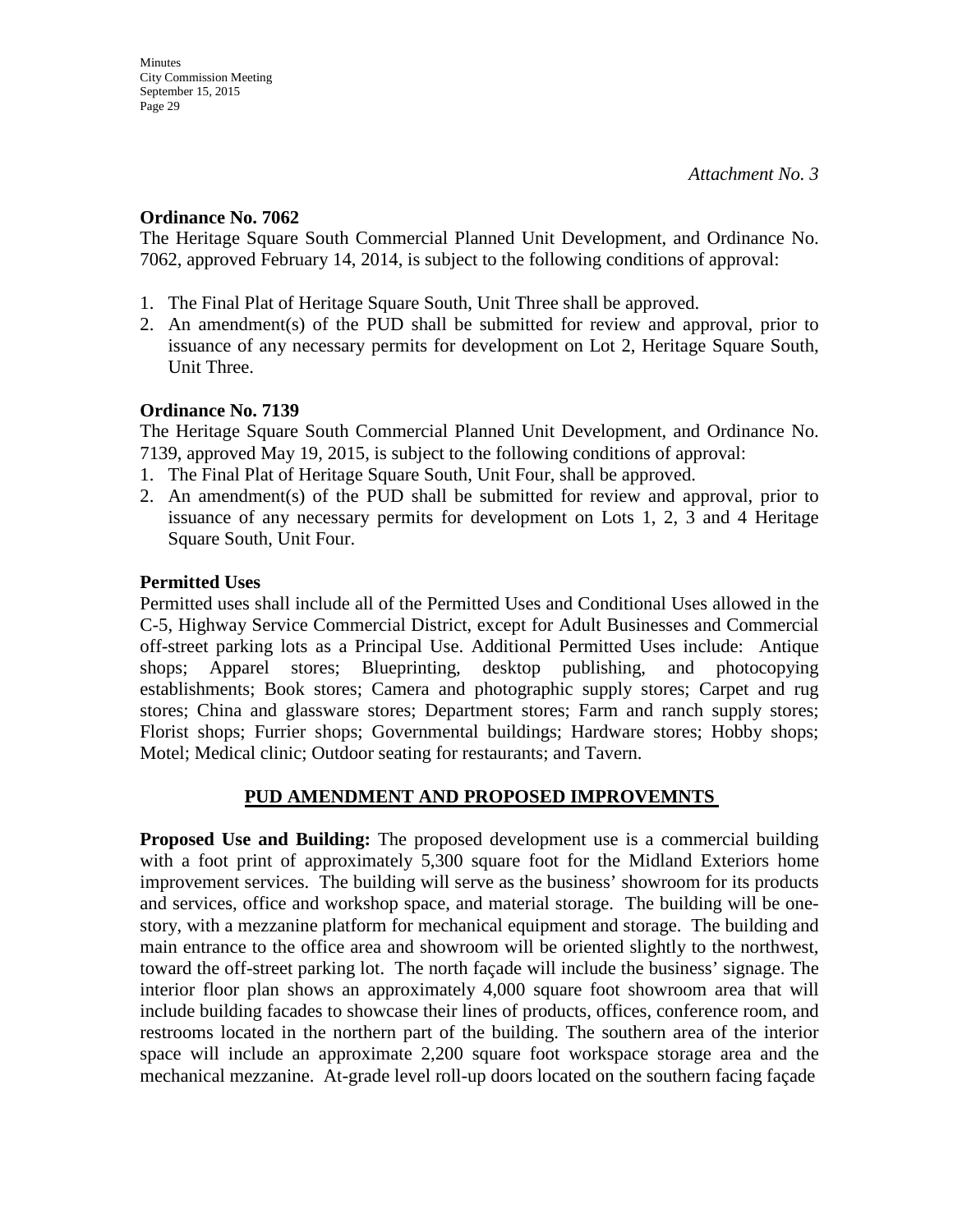**Minutes** City Commission Meeting September 15, 2015 Page 30

#### *Attachment No. 3*

of the building for access into the storage area. The exterior materials of the building will consist primarily of metal wall panels that are textured to appear like stucco materials and a metal canopy overhang above the main entrance on the northern façade and metal panels on the other three (3) building facades. A limestone band will be present below the windows on the north façade. The building will be approximately twenty-five (25) feet at the top cornice on the front facade. A twenty-seven (27) foot-wide drive leads to the building and the access points to an enclosed outdoor storage area. Additional parking is located in the proposed outdoor storage area. The total area of the outdoor storage area is approximately 39,500 square feet and will be screened with a six (6) foot tall slated chain link fence.

**Proposed Signs:** The north façade is proposed to have three (3) separate wall signs. The main wall sign will above the main entrance and will be approximately 140 square feet in area, when measured using the City's established measurement standards for irregular shaped signage. Two (2) addition sign areas are proposed above the eastern windows to display national brands the company sales. These two (2) spaces measure thirty-six (36) square feet in area. A pylon sign is proposed to be located at the northwest corner of the site. The pylon sign will be thirty (30) feet tall and have a total sign area of approximately 144 square feet. No signage is proposed for the east, west and south façades. The total area of proposed signage on the north façade is 356 square feet. All signage is proposed to be internally illuminated.

The Heritage Square PUD is generally based on the C-5, Highway Service Commercial District. Comparing the proposed signage of the PUD Amendment to the C-5 District Regulations, the wall signs are permitted, with no limitation of number signs. The total surface area of the proposed signs is 356 square feet. The C-5 District would allow up to 321 square feet of surface area (4 square feet of signage for each linear foot of street frontage (80.25 feet), provided no sign is to exceed 260 square feet in surface area.

The PUD Amendment Process allows for the ability to exceed standard zoning district regulations and/or conditions of approval of previously approved PUD ordinances. The need for the larger than allowed signage is due to the need to attract customers to a location with limited visibility for signage other than a pylon sign. The proposed signage appears to be reasonable in size and similar in character to the other developments in the commercial center.

**Proposed Lighting:** Exterior lighting fixtures are downcast and will consist of building wall packs and exterior lights for the main canopy wall sign on the north façade.

#### **MATTERS TO BE CONSIDERED WHEN AMENDING A PLANNED UNIT DEVELOPMENT**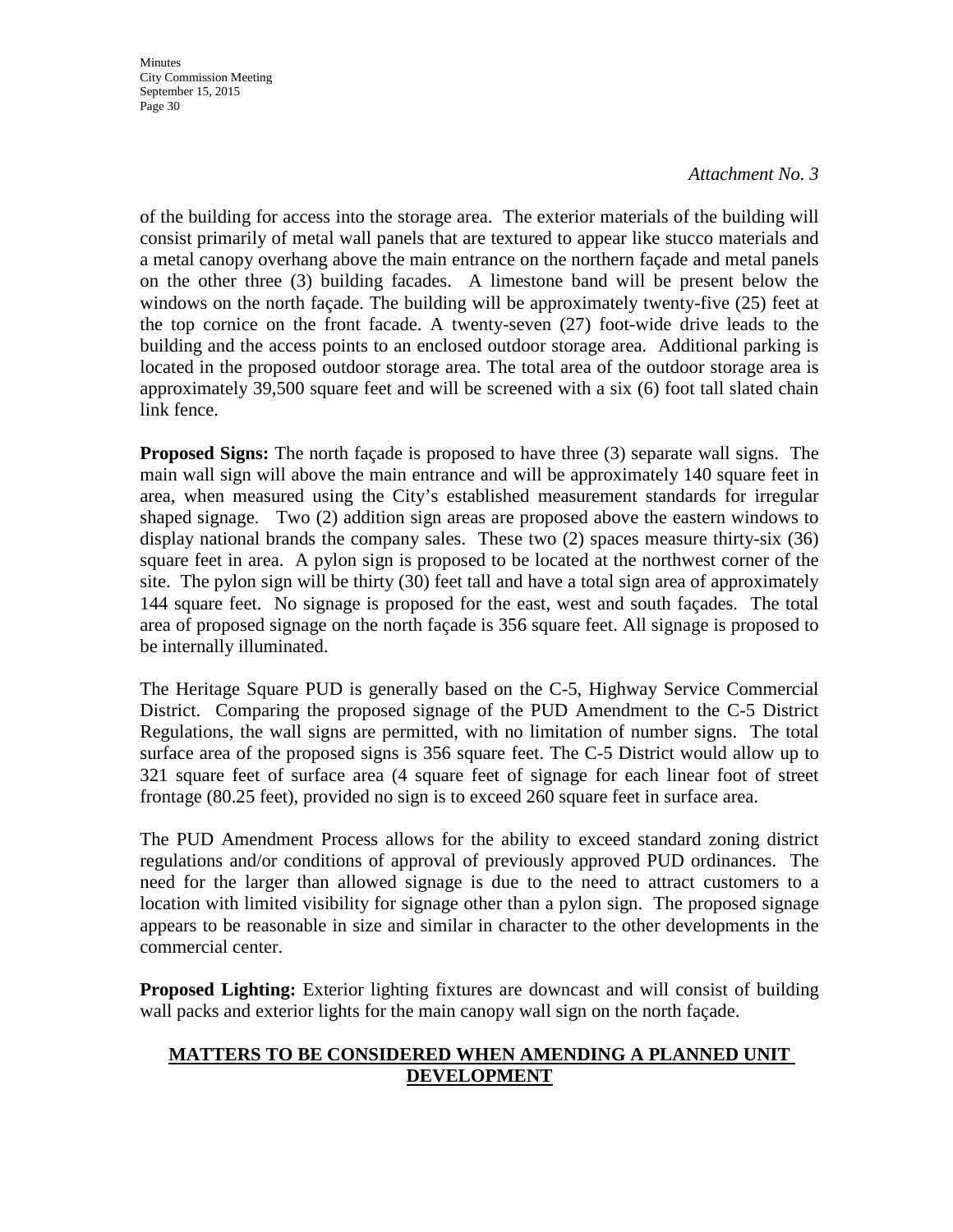**Minutes** City Commission Meeting September 15, 2015 Page 31

**1. WHETHER THE PROPOSED AMENDMENT IS CONSISTENT WITH THE INTENT AND PURPOSE OF THE APPROVED PUD, AND WILL PROMOTE THE EFFICIENT DEVELOPMENT AND PRESERVATION OF THE ENTIRE PUD:** The proposed amendment is consistent with the intent and purpose of the approved commercial PUD to consist of a broad range of highway service and retail uses. The approved Preliminary PUD shows a large, "anchor" commercial building footprint (approximately 87,000 square feet of floor/lot area and 21,000 square feet of outdoor storage) and a large parking to the north of the proposed building. The general area where the proposed Midland Exteriors development on Lots 4, Heritage Square South, Unit Four is shown on the Preliminary Development Plans partially as the "anchor" commercial building and the associated off-street parking lot.

The proposed PUD Amendment should not limit the original use of the large lot and will promote the efficient development of the site, and PUD, by allowing construction of uses intended to be part of the commercial shopping area.

**2. WHETHER THE PROPOSED AMENDMENT IS MADE NECESSARY BECAUSE OF CHANGED OR CHANGING CONDITIONS IN OR AROUND THE PUD, AND THE NATURE OF SUCH CONDITIONS:** The amendment is made necessary because Condition No. 2 of Ordinance No. 7139, requires an amendment of the PUD prior to issuance of any permits for development. Lots 1, 2, 3 and 4, Heritage Square South, Unit Four are the only vacant land left in the commercial development.

**3. WHETHER THE PROPOSED AMENDMENT WILL RESULT IN A RELATIVE GAIN TO THE PUBLIC HEALTH, SAFETY, CONVENIENCE OR GENERAL WELFARE, AND IS NOT GRANTED SOLELY TO CONFER A SPECIAL BENEFIT UPON ANY PERSON:** The proposed amendment will result in a gain to the public by allowing development of a vacant tract of land. The amendment is necessary because of the condition of the approval of the Ordinance creating the PUD and not because the amendment will confer a special benefit to any person.

#### **ADDITIONAL MATTERS TO BE CONSIDERED WHEN AMENDING A PLANNED UNIT DEVELOPMENT**

**1. LANDSCAPING:** Landscaping will consist of ornamental trees, shrubs, perennials, and lawn areas. The front yard area along South Port Drive and areas generally surrounding the off-street parking lot and the front of the building will be irrigated with an underground irrigation system. The outdoor storage area generally located to the rear of the proposed building will consist of gravel.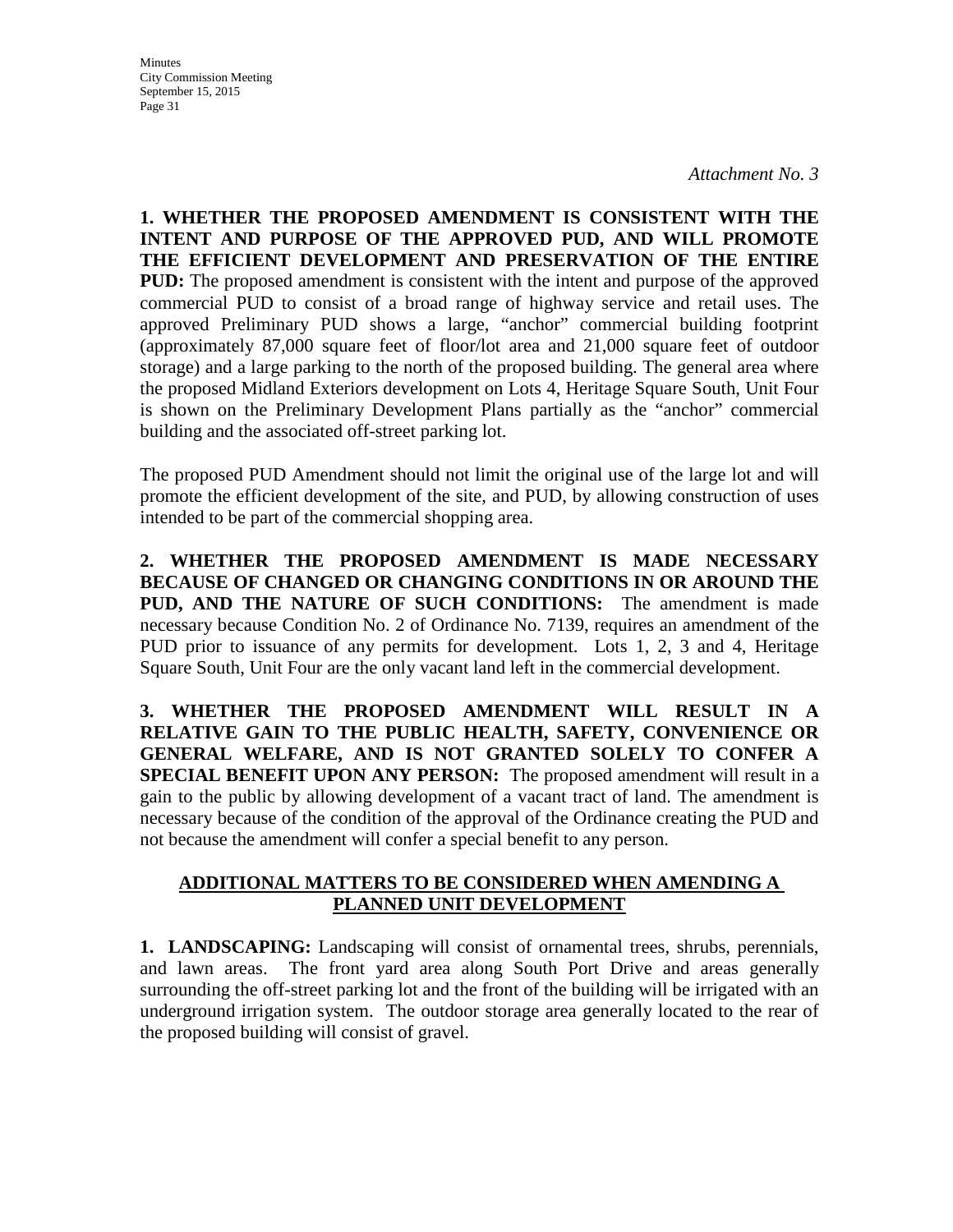**2. SCREENING:** A six (6) foot tall chain link fence "with screening" will be located along the perimeter of the outdoor storage area located the south of the proposed building. The screening will be required to be sight obscuring. A trash dumpster enclosure with wooden fence screening is proposed to be located on the east side of the building in the storage yard area.

**3. DRAINAGE:** The site will drain towards the northeast corner of the lot and be collected by an area inlet then directed, via underground infrastructure, towards South Port Drive where it will enter the public stormwater system. The site is not located within a regulated floodplain *(see Physical & Environmental Characteristics below)*.

**4. CIRCULATION**: The existing street system provides an internal circulation plan which is safe, convenient and efficient for movement of goods, motorists, and pedestrians. Conflicts between motorists and pedestrians are minimized. Both proposed Lots 4, Heritage Square South, Unit Four will gain access from the internal street system.

Pedestrian Access. Pedestrians will be accommodated by sidewalks that will be constructed throughout the development located along one side of all streets as the area develops.

A public sidewalk will be constructed in South Port Drive right-of-way along both lots of the proposed subdivision. A sidewalk from South Port Drive will lead to the building.

Traffic. A Traffic Report was submitted and accepted by the City Engineer in 2006. Access to the development is from U.S.-24 Highway onto a main entry drive to the internal streets of the development, which connect to the east and west of the PUD. Major highway improvements including left turning lanes, a traffic signal and closure of two existing median crossings, were constructed with the original PUD.

Off-Street Parking. Eighteen (18) off-street parking spaces are shown on the Final Development Plans for Midland Exteriors. Using the minimum off-street parking requirements for retail businesses (1 space per 250 square feet of floor area) and warehouse space (1 space per 2,000 square feet of floor area), a minimum of eighteen (18) off-street parking spaces are required for the proposed business based on the Final Development Plan.

Lot 5, Heritage Square South, Unit 4 (lot immediately to the east) was created as a flag lot, by the Manhattan Urban Area Planning Board on April 20, 2015. The approved flag lot limited the possibility of this site and adjacent lots to meet the minimum access management distances along the local commercial street, which is 75 feet. The City Engineer and Public Works Director have reviewed the access management criteria for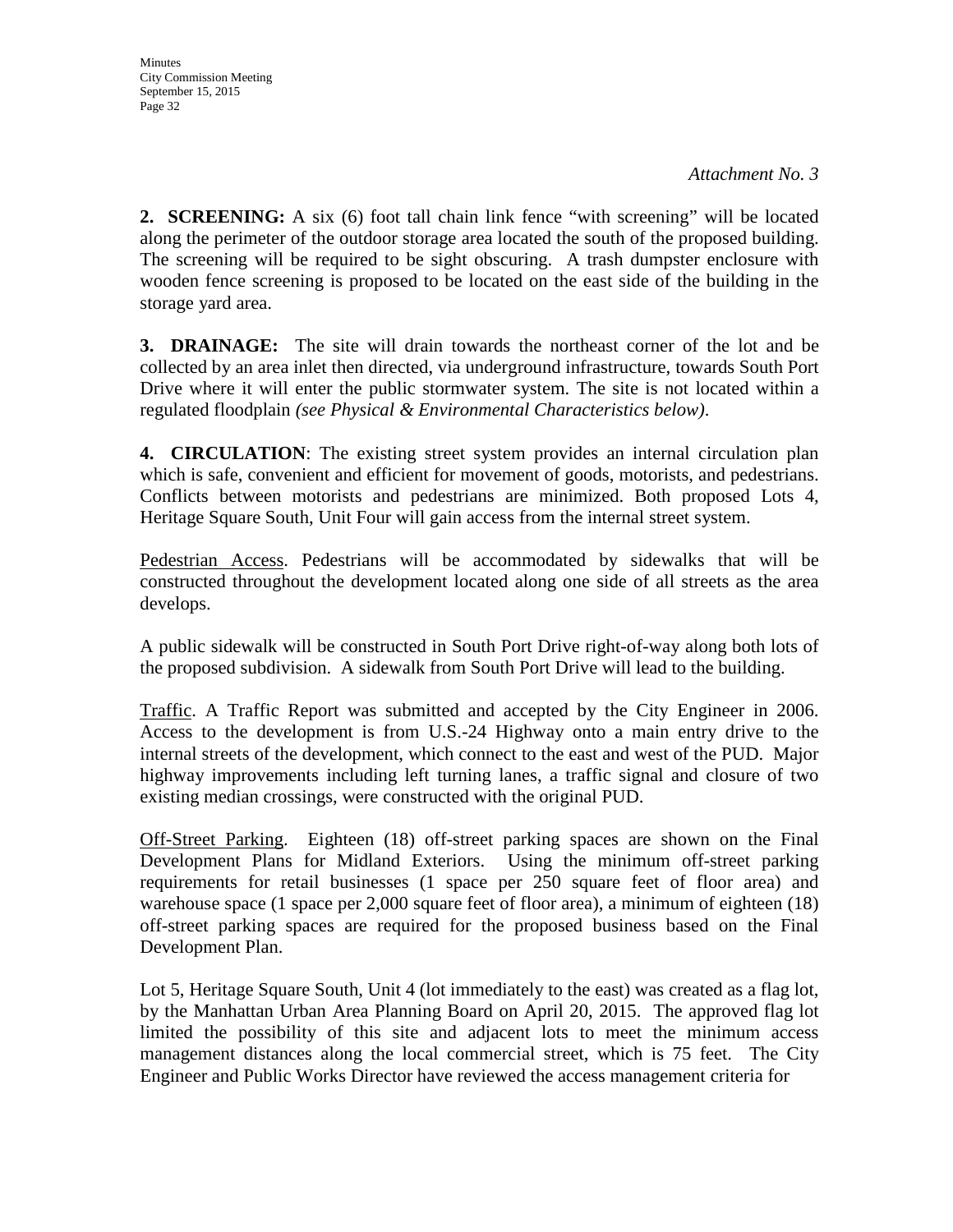**Minutes** City Commission Meeting September 15, 2015 Page 33

this road type, the type of businesses to be located on the site and in the area and characteristics of the existing road network within the development. The Public Works Director states "After field review the location the reduce spacing between driveways will not create any safety or hazards specifically related only to this location. The street is classified as a Local Street, it has a low speed limit, and it has excellent sight distance along this roadway, hence our opinion is that this proposed driveway will not create concerns." The Public Works Administration approves of the proposed PUD Amendment and Final Development Plan.

**5. OPEN SPACE/LANDSCAPED AND COMMON AREA:** Landscaping and lawn areas identified on the lot for Midland Exteriors.

**6. CHARACTER OF THE NEIGHBORHOOD:** The neighborhood is generally characterized as a major highway service commercial street corridor with retail uses near, and along both sides, of US 24 Highway.

## **MATTERS TO BE CONSIDERED WHEN REZONING**

**1. EXISTING USE:** The site is currently a vacant lot.

**2. PHYSICAL AND ENVIRONMENTAL CHARACTERISTICS:** The site is relatively flat, irregular shaped lot to the east of South Port Drive. The effective Flood Insurance Rate Map (FIRM) Panel 359 of 500 dated March 16, 2015, shows the site to be within the 0.2% annual chance flood plain (500-year).

#### **3. SURROUNDING LAND USE AND ZONING:**

**(a.) NORTH:** U.S.-24 Highway, Dollar General, Aarons, Fastenal; PUD, and undeveloped tract (future Heritage Square North); Pottawatomie County CH, Highway & Commercial Corridor District.

**(b.) SOUTH:** Railroad, agricultural fields, Kansas River; Pottawatomie County A-1, General Agriculture District.

**(c.) EAST:** Proposed Leiszler Oil Company corporate office and warehouse, furniture sales, storage units, and similar highway service commercial and retail uses, livestock sales; Pottawatomie County CH, Highway & Commercial Corridor District.

**(d.) WEST:** Midway Wholesale, Salisbury Supply Retail sales and wholesale; PUD, Heritage Square South PUD and Pottawatomie County CH, Highway & Commercial Corridor District.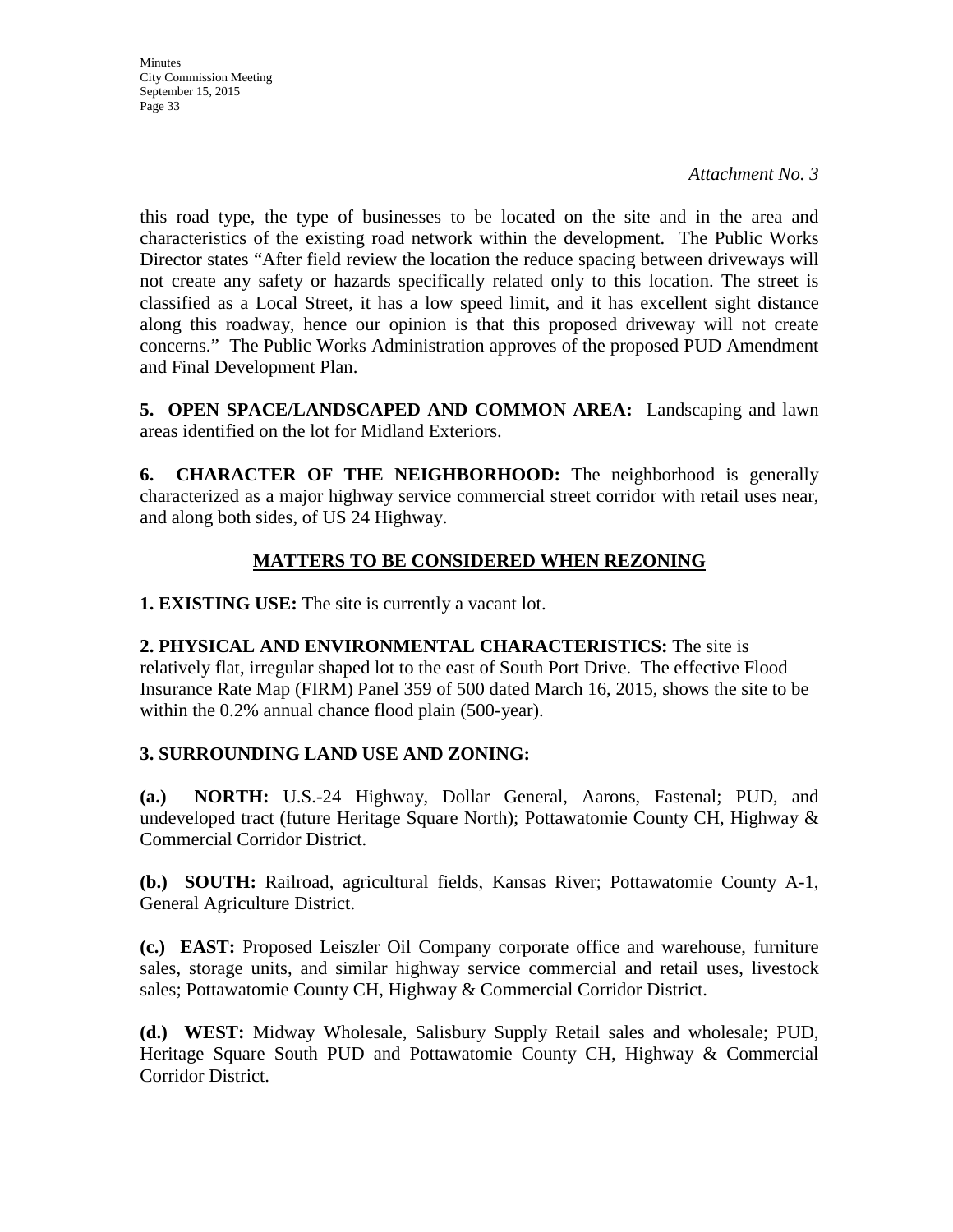#### **4. GENERAL NEIGHBORHOOD CHARACTER:** See above under **No. 6, CHARACTER OF THE NEIGHBORHOOD**.

**5. SUITABILITY OF SITE FOR USES UNDER CURRENT ZONING:** The site is suitable for commercial development for the uses under the current zoning, as approved with the Preliminary Development Plan, subject to Condition No. 11, Ordinance No. 6607, Condition No. 2, Ordinance 7062, and Condition No. 2, Ordinance 7139.

**6. COMPATIBILITY OF PROPOSED DISTRICT WITH NEARBY PROPERTIES AND EXTENT TO WHICH IT MAY HAVE DETRIMENTAL AFFECTS:** Minimal impact on adjacent commercial property in the Heritage Square South PUD with respect to light, noise, and traffic is anticipated. The original Lot 10, Heritage Square South PUD was intended to develop as a large, "anchor" commercial lot. The proposed PUD Amendment and previous Final Plat divided the platted lot into five (5) separate lots. The proposed Final Development Plan for Lots 4, Heritage Square South, Unit Four creates a commercial use that is in a manner similar to other commercial sites in the PUD.

**7. CONFORMANCE WITH COMPREHENSIVE PLAN:** The Future Land Use Map of the Manhattan Urban Area Comprehensive Plan designates the site as Community Commercial (CC). The Comprehensive Plan also reflects the land use designation of the US 24 Corridor Plan developed by Pottawatomie County. The site is also subject to the US 24 Corridor Special Planning Area Policies in the Comprehensive Plan.

The existing PUD was found to conform to the Comprehensive Plan in 2006. The proposed PUD amendment conforms to the Manhattan Urban Area Comprehensive Plan.

## **8. ZONING HISTORY AND LENGTH OF TIME VACANT AS ZONED:**

| June 29, 2006: | City of Manhattan receives requests for island annexation of the<br>proposed Heritage Square North and Heritage Square South tracts<br>from Roger Schultz and Rob Eichman.                                                                           |
|----------------|------------------------------------------------------------------------------------------------------------------------------------------------------------------------------------------------------------------------------------------------------|
| July 11, 2006: | City Commission approves Resolution Nos. 071106-H $\&$ I,<br>requesting the Board of Pottawatomie County Commissioners to<br>make positive findings regarding the requested island annexation of<br>Heritage Square North and Heritage Square South. |
| July 27, 2006: | Board of Pottawatomie County Commissioners makes positive<br>findings regarding the island annexations of Heritage Square North<br>and Heritage Square South.                                                                                        |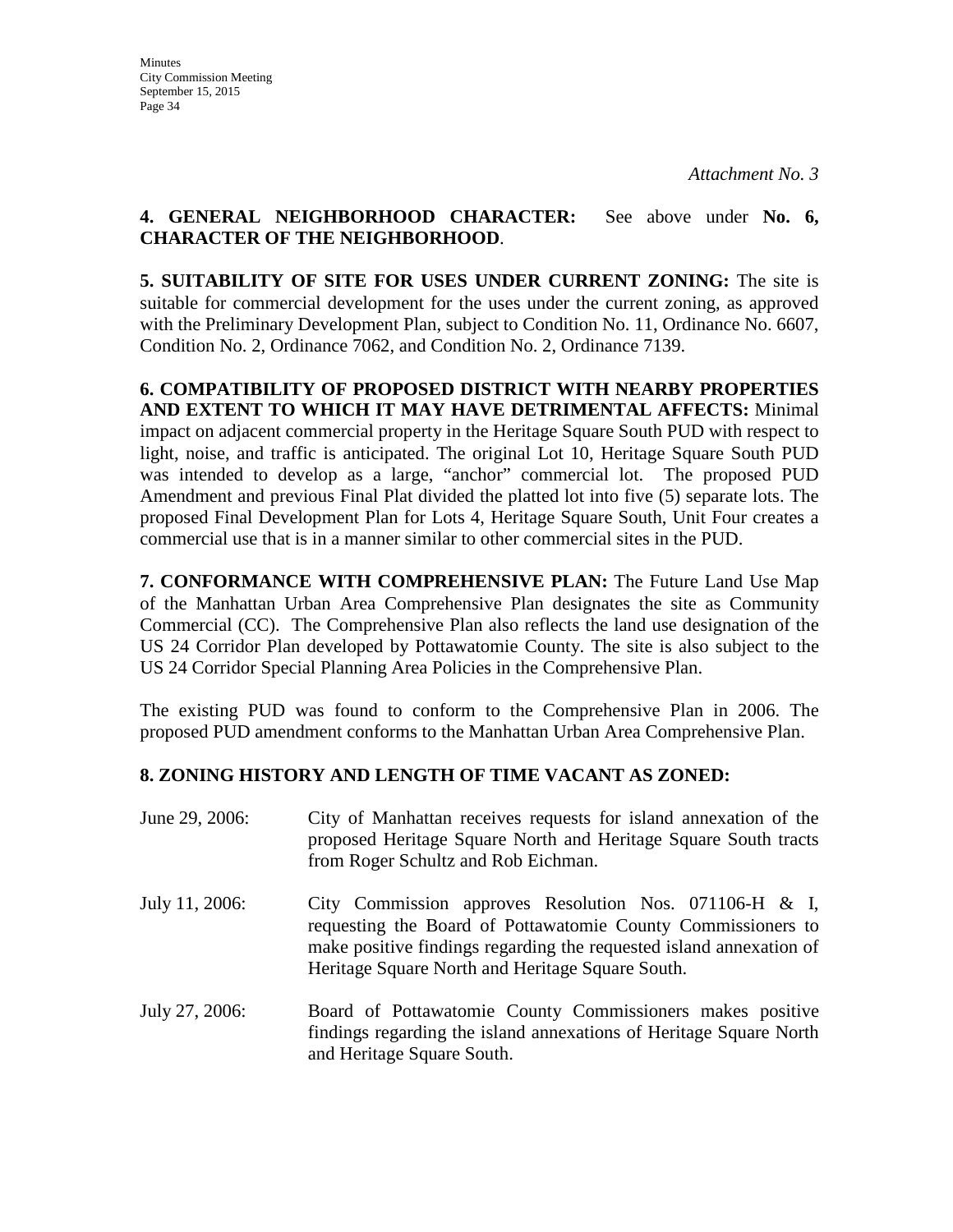**Minutes** City Commission Meeting September 15, 2015 Page 35

#### *Attachment No. 3*

- August 15, 2006: City Commission approves first reading of ordinances annexing Heritage Square North and Heritage Square South; and, approves Resolution No. 081506-A, requesting the Board of Pottawatomie County Commissioners to make positive findings regarding the island annexation of that portion of the US 24 Right-of-way that adjoins Heritage Square.
- August 18, 2006: City of Manhattan receives Consent To Annexation from the Kansas Department of Transportation for that portion of the US Highway 24 right-of-way that adjoins Heritage Square South, consisting of 6.791 acres.
- August 21, 2006: Board of Pottawatomie County Commissioners makes positive findings regarding the island annexation of that portion of the US Highway 24 right-of-way that adjoins Heritage Square South.
- October 16, 2006; Manhattan Urban Area Planning Board holds public hearing and recommends approval (7-0), of the rezoning the proposed Heritage Square South and the adjoining US Highway 24 right-of-way from County - CH, Highway & Commercial Corridor District, to PUD, Commercial Planned Unit Development District.
- November 7, 2006 City Commission approved first reading of an ordinance annexing the 6.8-acre portion of the US Highway 24 right-of-way that adjoins the Heritage Square South development; and, approved first reading of an ordinance rezoning the proposed Heritage Square South development and the adjoining portion of US Highway 24 right-of-way, to PUD, Planned Unit Development District.
- February 6, 2007 City Commission approves Ordinance No. 6606 annexing proposed Heritage Square North, proposed Heritage Square South and the 6.8-acre portion of the US Highway 24 right-of-way that adjoins Heritage Square South; and, approved Ordinance No.6607 rezoning the Heritage Square South and the adjoining portion of US Highway 24 right-of-way, to PUD, Commercial Planned Unit Development District.
- March 5, 2007 Manhattan Urban Area Planning Board approves the Final Development Plan (Lots 1, 6, and 9) and Final Plat of the Heritage Square South Addition (Lots 1-10).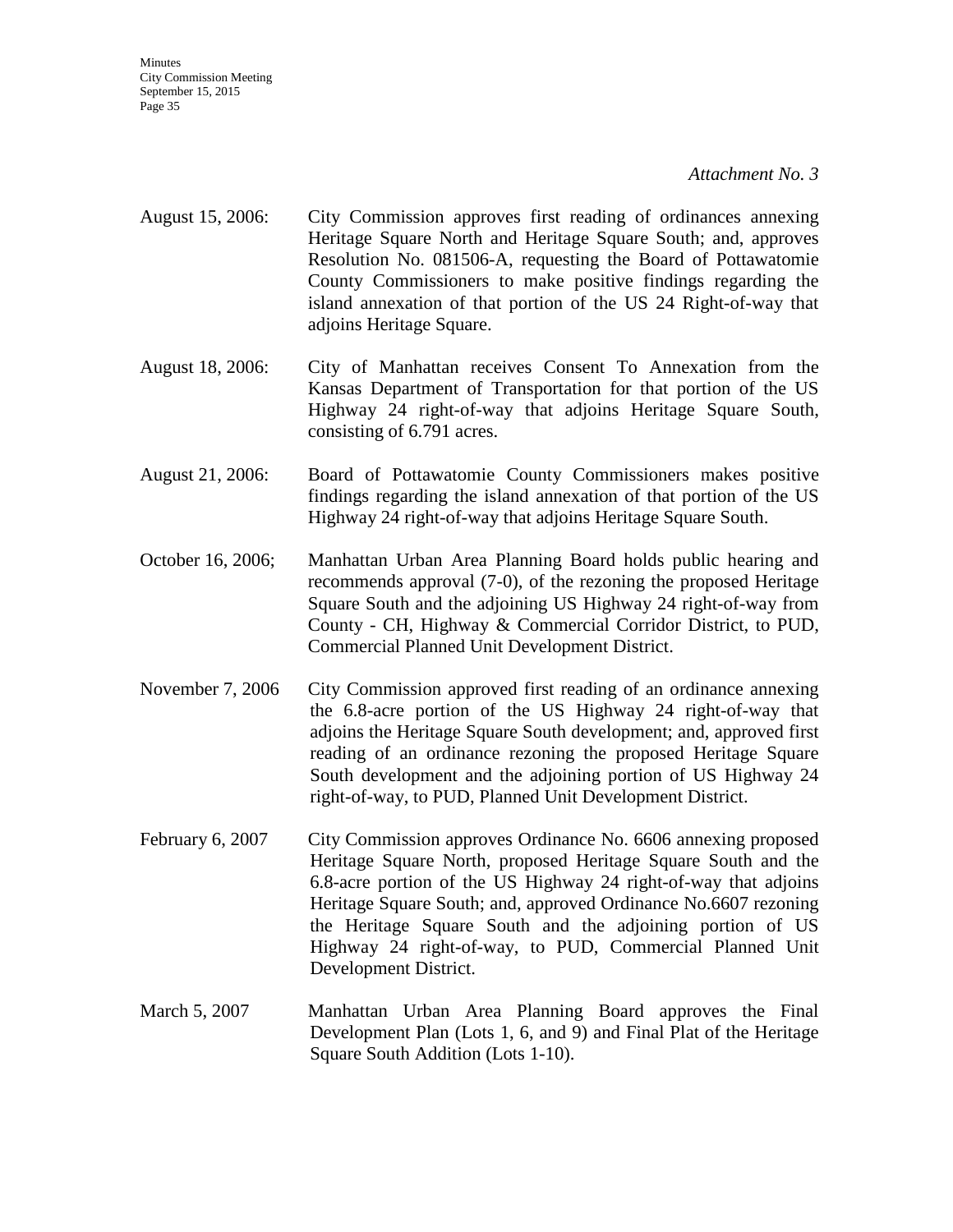- March 15, 2007 City Commission accepts the easements and rights-of-way as shown on the Final Plat of Heritage Square South Addition.
- July 17, 2007 City Commission approves first reading of an ordinance renaming Heritage South Road to South Port Road, and Heritage Square Drive to South Port Drive, in Heritage Square South P.U.D. Addition.
- August 14, 2007 City Commission approves Ordinance No. 6651 renaming Heritage South Road to South Port Road, and Heritage Square Drive to South Port Drive, in Heritage Square South P.U.D. Addition.
- January 24, 2013 Manhattan Urban Area Planning Board recommends approval of proposed amendment of Ordinance No. 6607 and the Preliminary Development Plan of Lot 3, Heritage Square South Commercial Planned Unit Development, to be known as the Final Development Plan of Lot 3, Heritage Square South Commercial Planned Unit Development, based on the findings in the Staff Report.
- February 19, 2013 City Commission approves first reading of an ordinance amending Ordinance No. 6607 and the Preliminary Development Plan of Lot 3, Heritage Square South Commercial Planned Unit Development, to be known as the Final Development Plan of Lot 3, Heritage Square South Commercial Planned Unit Development.
- March 5, 2013 City Commission approves Ordinance No. 6991 amending the Preliminary Development Plan of Lot 3, Heritage Square South Commercial Planned Unit Development and Ordinance No. 6607, as proposed, based on the findings in the Staff Report.
- June 3, 2013 Manhattan Urban Area Planning Board recommends approval of a proposed amendment of Ordinance No. 6607 and the Preliminary Development Plan of Lot 2, and Lots 7 and 8, Heritage Square South Commercial Planned Unit Development, to be known as the Final Development Plan of Lot 2, Heritage Square South Commercial Planned Unit Development, and the Final Development Plan of Lots 7 and 8, Heritage Square South Commercial Planned Unit Development, based on the findings in the Staff Report; and approves the Final Plat of Heritage square South Unit Two PUD.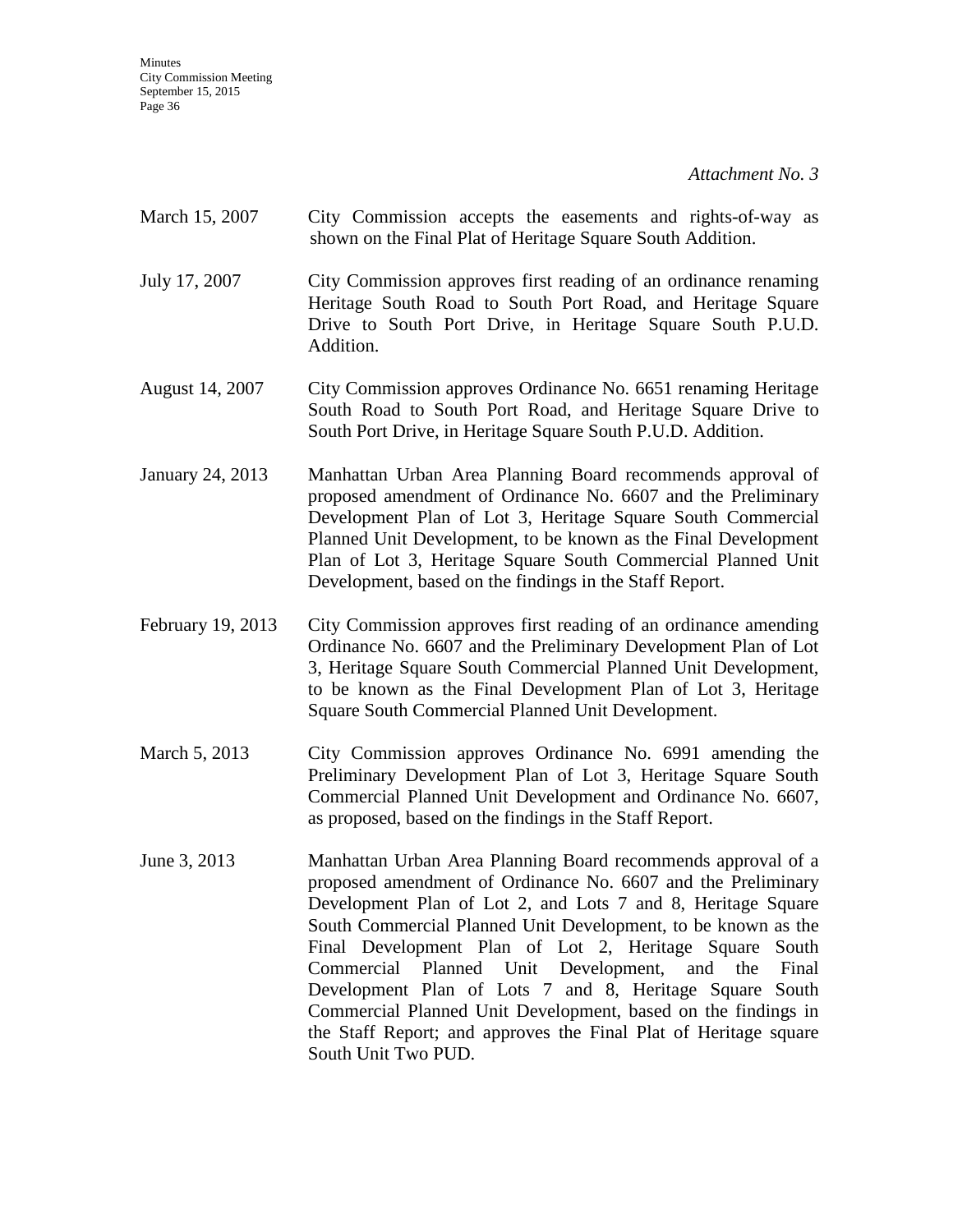Minutes City Commission Meeting September 15, 2015 Page 37

#### *Attachment No. 3*

- June 18, 2013 City Commission approves first reading of an ordinance amending Ordinance No. 6607 and the Preliminary Development Plan of Lot 2, and Lots 7 and 8, Heritage Square South Commercial Planned Unit Development, to be known as the Final Development Plan of Lot 2, Heritage Square South Commercial Planned Unit Development, and the Final Development Plan of Lots 7 and 8, Heritage Square South Commercial Planned Unit Development.
- July 2, 2013 City Commission approves Ordinance No. 7010 amending Ordinance No. 6607 and the Preliminary Development Plan of Lot 2, and Lots 7 and 8, Heritage Square South Commercial Planned Unit Development, to be known as the Final Development Plan of Lot 2, Heritage Square South Commercial Planned Unit Development, and the Final Development Plan of Lots 7 and 8, Heritage Square South Commercial Planned Unit Development; and, accepts the easements associated with Lot 2 and Lot 3, Heritage Square South Unit two PUD.
- July 2, 2013 City Commission accepts the easements as, as shown on the Final Plat of Heritage Square South, Unit Two PUD.
- July 15, 2013 Manhattan Urban Area Planning Board recommends approval of an amendment of Ordinance No. 6607 and the Preliminary Development Plan of Lots 4 and 5, Heritage Square South Commercial Planned Unit Development, to be known as the Final Development Plan of Lot 4 and Lot 5, Heritage Square South Commercial Planned Unit Development, based on the findings in the Staff Report
- August 6, 2013 City Commission approves first reading of an Ordinance amending the Preliminary Development Plan of Lot 4, and Lot 5, Heritage Square South Commercial Planned Unit Development (PUD), and Ordinance No. 6607, to be known as the Final Development Plan of Lot 4 and Lot 5, Heritage Square South Commercial PUD.
- August 20, 2013 City Commission approves Ordinance No. 7035 amending the Preliminary Development Plan of Lot 4, and Lot 5, Heritage Square South Commercial Planned Unit Development (PUD), and Ordinance No. 6607, to be known as the Final Development Plan of Lot 4 and Lot 5, Heritage Square South Commercial PUD.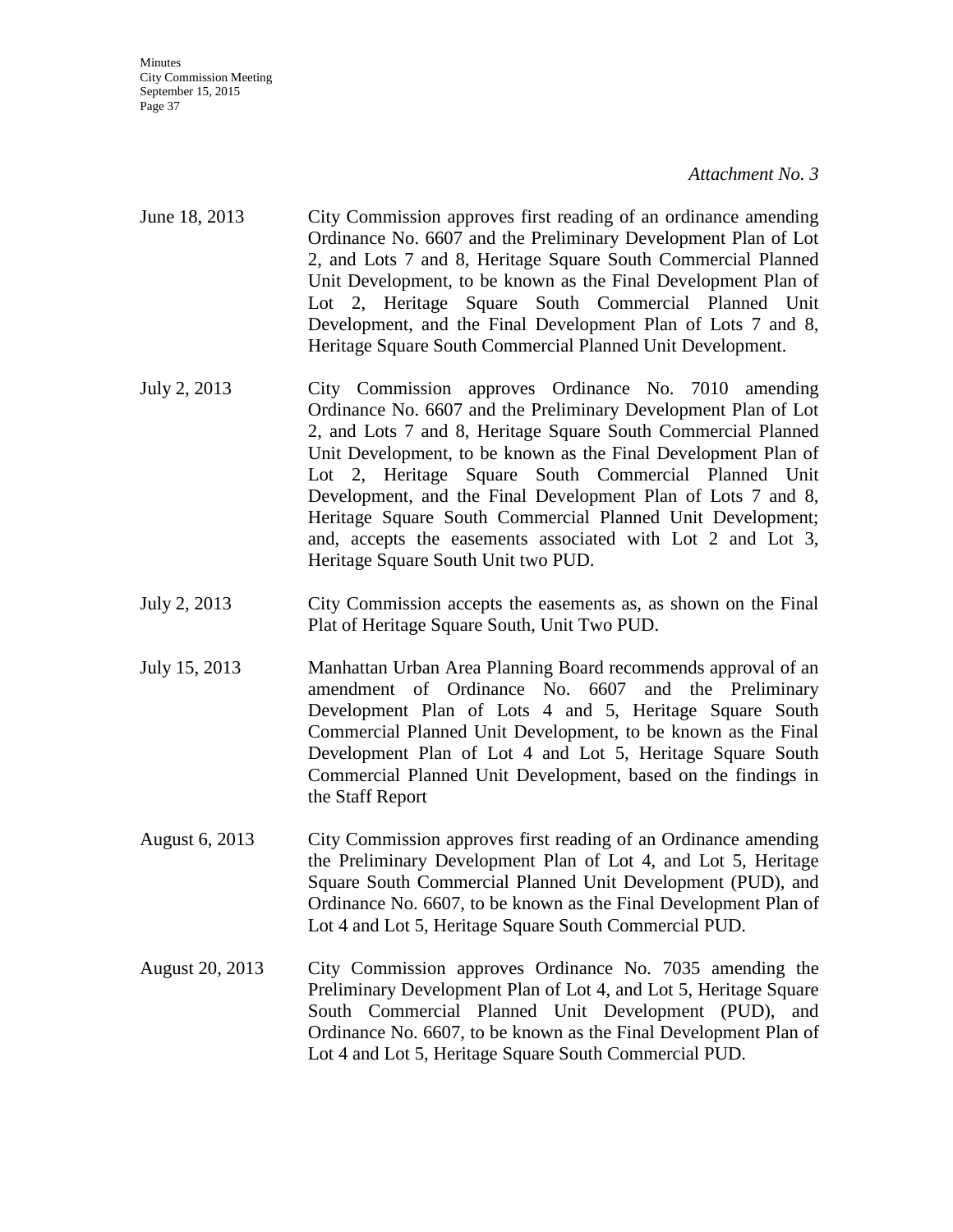- January 6, 2014 Manhattan Urban Area Planning Board recommends approval of an amendment of Ordinance No. 6607 and the Preliminary Development Plan of Lot 10, Heritage Square South Commercial Planned Unit Development, to be known as the Final Development Plan of Salisbury Supply, Lot 1, Heritage Square South, Unit Three, Commercial Planned Unit Development; and approves the Final Plat of Heritage square South Unit Three PUD.
- January 21, 2014 City Commission approves first reading of an ordinance amending Ordinance No. 6607 and the Preliminary Development Plan of Lot 10, Heritage Square South Commercial as proposed.
- February 4, 2014 City Commission approves Ordinance No. 7062 amending Ordinance No. 6607 and the Preliminary Development Plan of Lot 10, Heritage Square South Commercial as proposed, to allow construction of the proposed Salisbury Supply store on proposed Lot 1, Heritage Square South, Unit Three, Commercial Planned Unit Development; and accepts the easements and rights-of-way as shown on the Final Plat of Heritage Square South, Unit Three, Commercial Planned Unit Development.
- April 20, 2015 Manhattan Urban Area Planning Board recommends approval of the proposed amendment of Ordinance No. 6607 and Ordinance No. 7062, and the Preliminary Development Plan for Lot 2, Heritage Square South Unit Three, Commercial Planned Unit Development, to be known as the Final Development Plan of Leiszler Oil Company, Lot 5, Heritage Square South, Unit Four, Commercial Planned Unit Development, with two conditions of approval.
- May 5, 2015 City Commission approves first reading of an ordinance amendment of Ordinance No. 6607 and Ordinance No. 7062, and the Preliminary Development Plan for Lot 2, Heritage Square South Unit Three, Commercial Planned Unit Development, to be known as the Final Development Plan of Leiszler Oil Company, Lot 5, Heritage Square South, Unit Four, Commercial Planned Unit Development.
- May 19, 2015 City Commission approves Ordinance No. 7139 amending Ordinance Nos. 6607 and 7062, and the Preliminary Development Plan for Lot 2, Heritage Square South, Unit Three, Commercial Planned Unit Development, to be known as the Final Development Plan of Leiszler Oil Company, Lot 5, Heritage Square South, Unit Four, Commercial Planned Unit Development.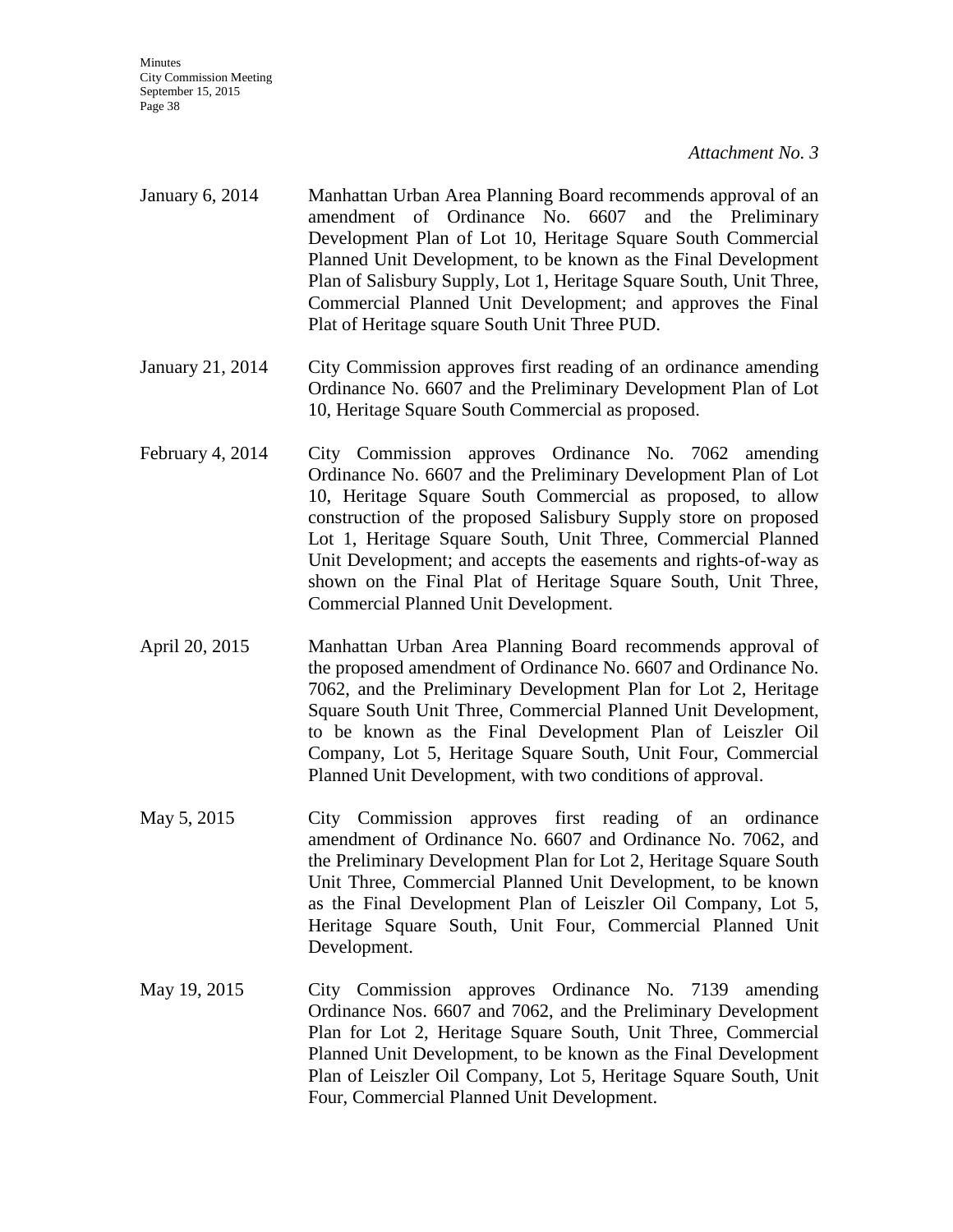May 19, 2015 City Commission accepts the easements and rights-of-way as shown on the Final Plat of Heritage Square South, Unit Four, Commercial Planned Unit Development.

**9. CONSISTENCY WITH INTENT AND PURPOSE OF THE ZONING ORDINANCE:** The intent and purpose of the Zoning Regulations is to protect the public health, safety, and general welfare; regulate the use of land and buildings within zoning districts to assure compatibility; and to protect property values. The PUD Regulations are intended to provide a maximum choice of living environments by allowing a variety of housing and building types; a more efficient land use than is generally achieved through conventional development; a development pattern that is in harmony with land use density, transportation facilities and community facilities; and a development plan which addresses specific needs and unique conditions of the site which may require changes in bulk regulations or layout.

The proposed PUD amendment is consistent with Ordinance No. 6607, Ordinance No. 7062, Ordinance No. 7139, and the approved PUD, the Manhattan Zoning Regulations, and PUD requirements of the Manhattan Zoning Regulations. The amendment process is required before development of the site can proceed. The amendment process insures the PUD conforms to the requirements of all regulations.

**10. RELATIVE GAIN TO THE PUBLIC HEALTH, SAFETY AND WELFARE THAT DENIAL OF THE REQUEST WOULD ACCOMPLISH, COMPARED WITH THE HARDSHIP IMPOSED UPON THE APPLICANT:** There appears to be no gain to the public that denial would accomplish. No adverse affects on the public are anticipated as a result of the amendment. Denial of the rezoning may be a hardship to the owner.

**11. ADEQUACY OF PUBLIC FACILITIES AND SERVICES:** Adequate street, sanitary sewer and water services are available to serve the development.

## **12. OTHER APPLICABLE FACTORS:** None.

**13. STAFF COMMENTS:** All provisions of Ordinance No. 6607, Ordinance No. 7062, and Ordinance No. 7139 that are not in conflict with this amendment shall remain in force.

City Administration recommends approval of the proposed amendment of Ordinance No. 6607 Ordinance No. 7062, and Ordinance No. 7139, and the approved Preliminary Development Plan for Lot 4, Heritage Square South Unit Four, Commercial Planned Unit Development, to be known as the Final Development Plan of Midland Exteriors, Lot 4, Heritage Square South, Unit Four, Commercial Planned Unit Development.